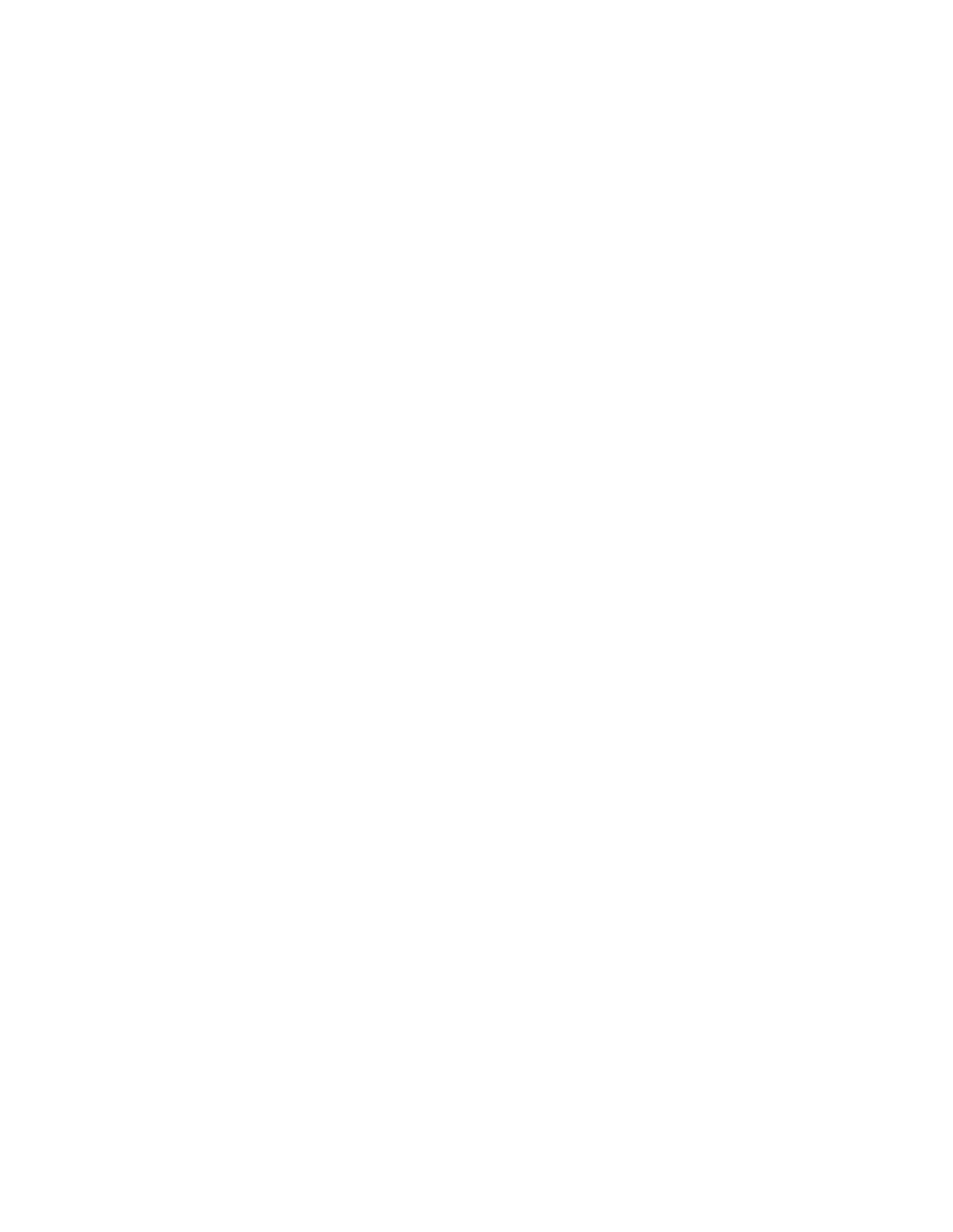## **Background**

Federal OSHA began regulating workplace asbestos exposure in 1970, adopting a permissible exposure limit (PEL) to regulate worker exposures. Over the years, more information on the adverse health effects of asbestos exposure has become available, prompting the agency to revise the asbestos standard several times to better protect workers. In 1994, OSHA issued a revised final standard regulating asbestos exposure in all industries. The revised standard for the construction industry lowers the PEL from 0.2 fibers per cubic centimeter ( $f$ /cc) of air to 0.1  $f$ /cc.

Approximately 3.2 million workers in new construction, building renovation, and maintenance and custodial<sup>1</sup> work in buildings and industrial facilities are affected by the new standard. OSHA estimates that at least 42 cancer deaths per year will be avoided in all industries, in addition to lives saved by earlier OSHA standards.

## **Work Classification**

 $\mathcal{L}=\mathcal{L}$ 

OSHA's standard establishes a new classification system for asbestos construction work that clearly spells out work practices that reduce worker exposures. Four classes of construction activity are matched with control requirements.<sup>2</sup>

*Class I* asbestos work, the most hazardous class of asbestos jobs, involves the removal of asbestos-containing or presumed-asbestos-containing thermal insulation and sprayedon or troweled-on surfacing.<sup>3</sup> Thermal insulation includes asbestos-containing materials applied to pipes, boilers, tanks, ducts, or other structural components to prevent heat loss or gain. Surfacing materials may include decorative plaster on ceilings, acoustical materials on decking, or fireproofing on structural members.

*Class II* work includes the removal of other types of asbestos-containing materials that are not thermal insulation, such as flooring and roofing materials. Removing intact incidental roofing materials such as cements, mastics, coatings, and flashings is not regulated as Class II. Examples of Class II work include removal of floor or ceiling tiles, siding, roofing, or transite panels.

 $1$ Pure custodial work in manufacturing facilities is covered by the general industry asbestos standard.

When a competent person deems roofing material being removed as intact, the roofing contractor may make a negative exposure assessment and avoid initial monitoring if both the following conditions are met:

- $\Box$  Employees have been trained.
- $\Box$  The work practices set forth in the rule are strictly followed.

*Class III* asbestos work includes repair and maintenance operations where asbestoscontaining or presumed-asbestos-containing materials are disturbed.

*Class IV* operations include maintenance and custodial activities in which employees contact but do not disturb asbestos-containing materials. These activities must be related to the construction project, usually resulting from Class I, II, or III activities.

<sup>&</sup>lt;sup>2</sup>See Appendix for a list of provisions by work classification.

 $3$ This includes thermal system insulation and surfacing material found in buildings constructed before 1981.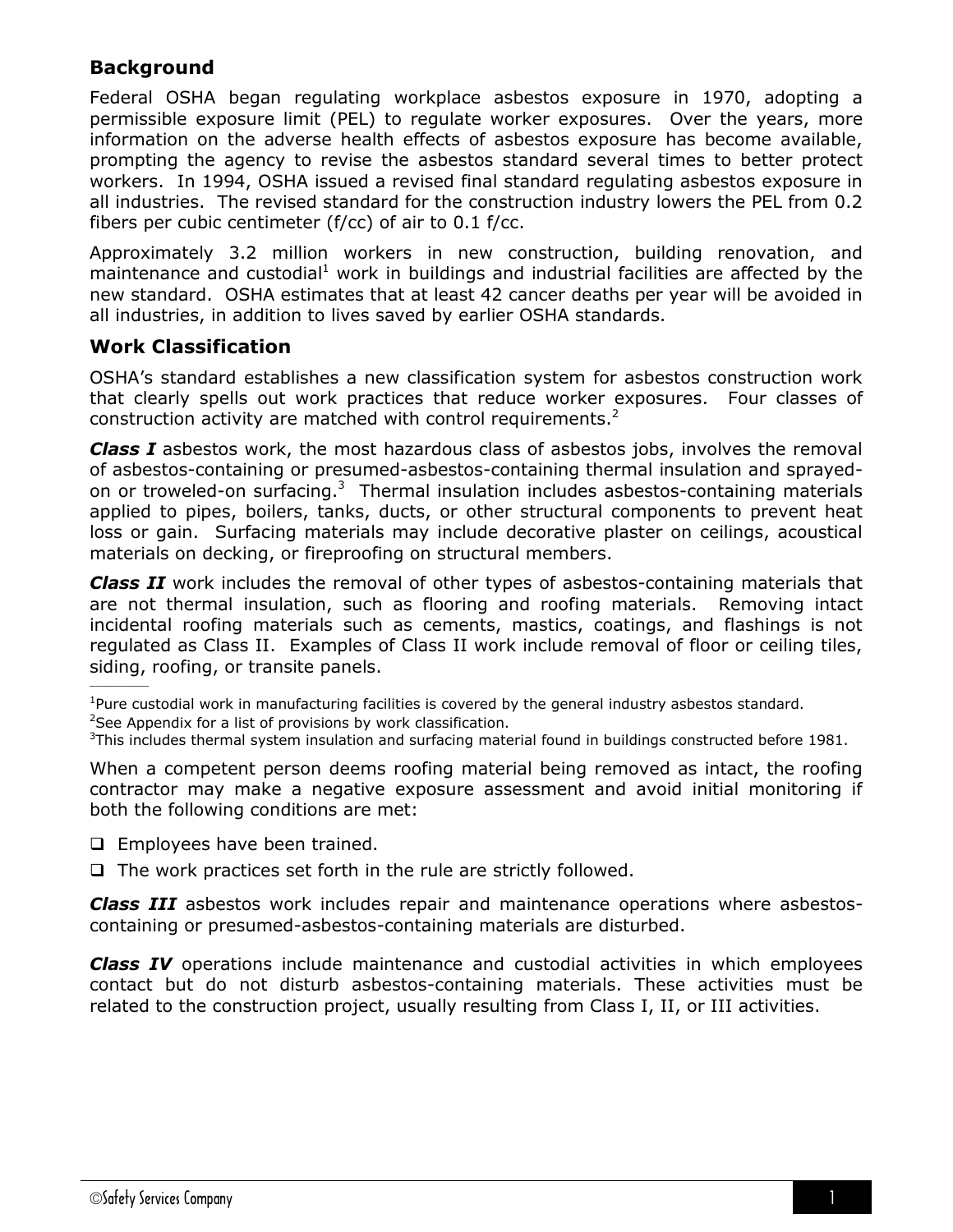## **Scope and Application**

The asbestos standard for the construction industry regulates asbestos exposure for the following activities:

- □ Demolishing or salvaging structures where asbestos is present
- $\Box$  Removing or encapsulating asbestos-containing materials
- Constructing, altering, repairing, maintaining, or renovating asbestos-containing structures or substrates
- $\Box$  Installing asbestos-containing products
- $\Box$  Cleaning up asbestos spills/emergencies
- $\Box$  Transporting, disposing of, storing, containing, and housekeeping involving asbestos or asbestos-containing products on a construction site

## **Provisions of the Standard**

*Employers must* follow several provisions to comply with the asbestos standard. OSHA has established strict exposure limits and requirements for exposure assessment, medical surveillance, recordkeeping, "Competent Persons," regulated areas, and hazard communication.

**Permissible Exposure Limit (PEL) –** Employers must ensure that no employee is exposed to an airborne concentration of asbestos in excess of 0.1 f/cc as an eight-hour Time-Weighted Average (TWA).

*Excursion limit —* Employers must ensure that no employee is exposed to an airborne concentration of asbestos in excess of 1 f/cc as averaged over a sampling period of 30 minutes.

*Threshold-Limit Value — Short-Term Exposure Limit (TLV-STEL)* is the maximum concentration to which workers can be continuously exposed for a period of up to 15 minutes without suffering irritation, chronic or irreversible tissue change, or narcosis of sufficient degree to increase accident proneness, impair self-rescue, or materially reduce work efficiency, provided that no more than four excursions per day are permitted, with at least 60 minutes between exposure periods, and provided that the daily TLV-TWA also is not exceeded. The STEL is a maximum allowable concentration, or ceiling, not to be exceeded during the 15-minute excursion.

*Exposure assessments and monitoring —* Employers must assess all asbestos operations for their potential to generate airborne fibers. Employers must use exposure monitoring data to assess employee exposures.

## **Initial Exposure Assessments**

**The designated "Competent Person"**<sup>4</sup> must assess exposures immediately before or as the operation begins to determine expected exposures. The assessment must be done in time to comply with all standard requirements triggered by exposure data or the lack of a negative exposure assessment<sup>5</sup> and to provide information ensuring control systems are appropriate and work properly.

## **The initial exposure assessment must be based on the following:**

- $\Box$  The results of employee exposure monitoring.<sup>6</sup>
- All observations, information, or calculations indicating employee exposure to asbestos, including any previous monitoring.
- $\Box$  The presumption that employees performing Class I asbestos work are exposed in excess of the PEL and STEL until exposure monitoring proves they are not.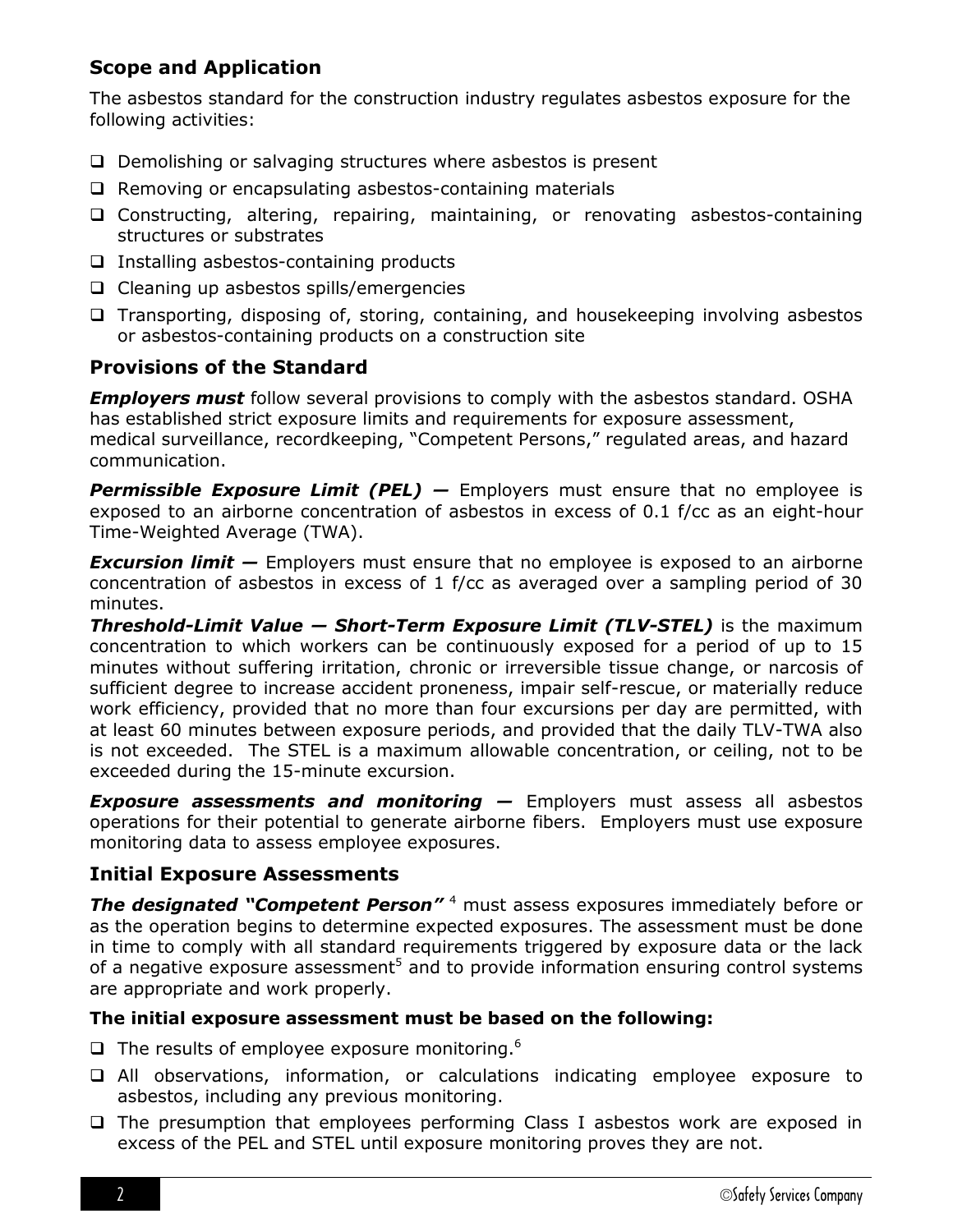## **Negative Exposure Assessments**

For any specific asbestos job that trained employees perform, employers may show that exposure will be below the PEL by performing an assessment and confirming it by the following:

- □ "Objective data" demonstrating an asbestos-containing material or activities involving it cannot release airborne fibers in excess of the PEL and STEL.
- "Historical data" from prior monitoring for similar asbestos jobs performed within 12 months of the current job and obtained during work operations conducted under similar conditions.
- Employees' training and experience were no more extensive for previous jobs than training for current employees.
- $\Box$  Data shows a high degree of certainty that employee exposures will not exceed the PEL and STEL under current conditions.
- Current initial exposure monitoring used breathing zone air samples representing the eight-hour TWA and 30-minute short-term exposures for each employee in those operations most likely to result in exposures over the PEL for the entire asbestos job.

## **Exposure Monitoring**

*Employee exposure measurements must* be made from breathing zone air samples representing the eight-hour TWA and 30-minute short-term exposures for each employee.

*Employers must* take one or more samples representing full-shift exposure to determine the eight-hour TWA exposure in each work area. To determine short-term employee exposures, employers must take one or more samples representing 30-minute exposures for the operations most likely to expose employees above the excursion limit in each work area.

*Employers must* allow affected employees and their designated representatives to observe any employee exposure monitoring. When observation requires entry into a regulated area, the employer must provide and require the use of appropriate PPE.

 $^4$ Defined by the standard as one who can identify existing asbestos hazards in the workplace and who has the authority to correct these hazards.

<sup>5</sup>A negative exposure assessment demonstrates that employee exposure during an operation is consistently below the PEL.

<sup>6</sup>Unless there has been a negative exposure assessment. In certain less-hazardous operations, the employer may be exempt from monitoring.

## **Periodic Monitoring**

*For Class I and II jobs,* employers must monitor daily each employee working in a regulated area, unless a negative exposure assessment for the entire operation already exists and nothing has changed. When all employees use supplied-air respirators operated in positive-pressure mode, however, employers may discontinue daily monitoring. If employees are performing Class I work using control methods not recommended in the standard, employers must continue daily monitoring, even when employees use supplied-air respirators.

*For operations other than Class I and II,* employers must monitor all work in which exposures can exceed the PEL often enough to validate the exposure prediction.

*If periodic monitoring shows* employee exposures below the PEL and STEL, the employer may discontinue monitoring.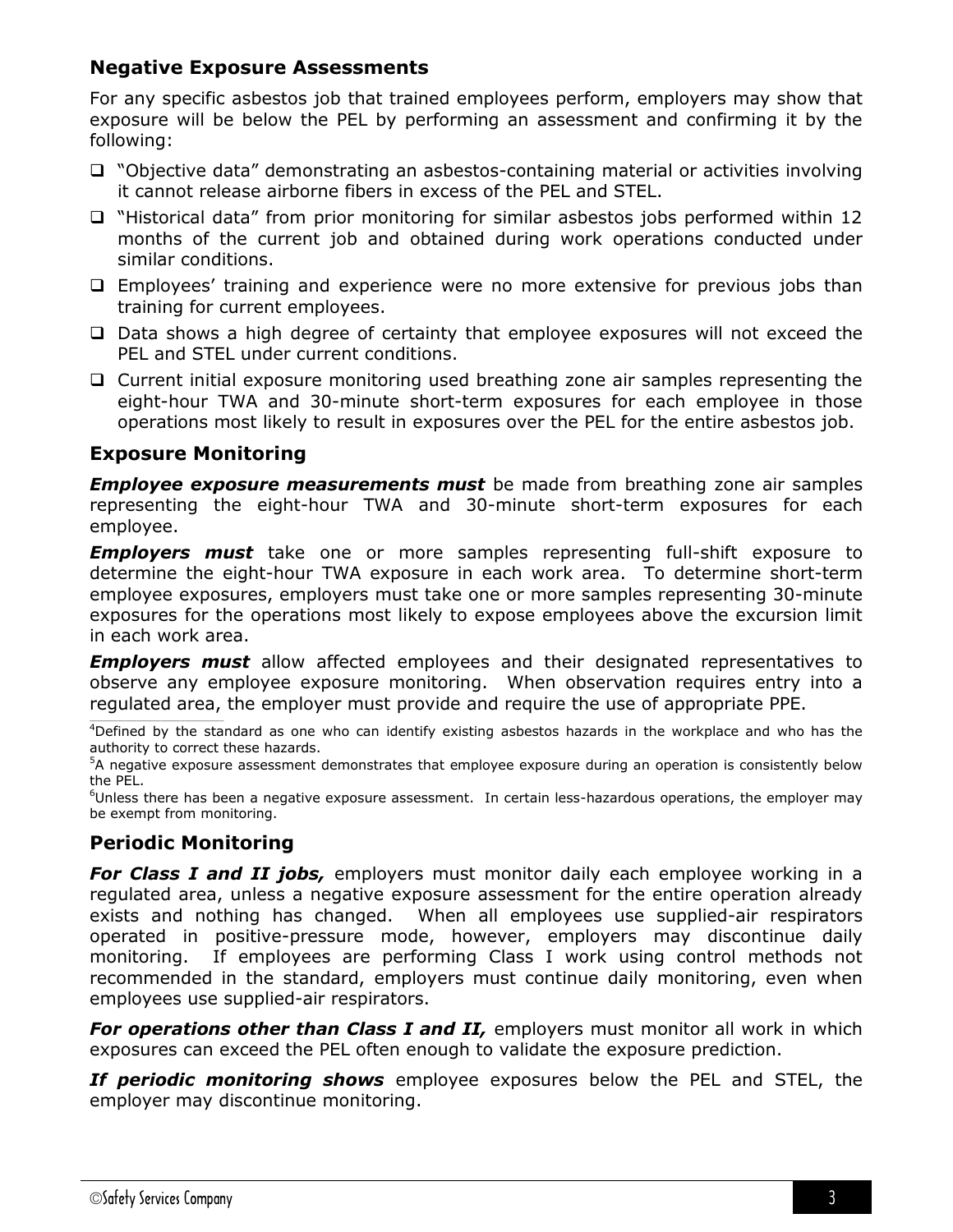## **Additional Monitoring**

*Changes in processes,* control equipment, level of personnel experience, or work practices that could result in exposures above the PEL or STEL — regardless of a previous negative exposure assessment for a specific job — require additional monitoring.

## **Medical Surveillance**

#### *Employers must provide a medical surveillance program for all employees:*

- Who are or will be exposed to asbestos at or above the PEL or STEL for a total of 30 or more days per year and engage in Class I, II, or III work. (Note: The 30-day requirement excludes days in which less than one hour is spent in Class II or III work when work practices specified by the code are followed.)
- Who wear negative-pressure respirators.

*A licensed physician must perform/*supervise all medical exams and procedures, which will be provided at no cost to employees and at a reasonable time of day and week.

## *Employers must make medical exams and consults available to employees:*

- $\Box$  Prior to employee assignment to an area where negative-pres-sure respirators are worn.
- $\Box$  Within 10 working days after the 30th day of exposure for employees assigned to an area where exposure is at or above the PEL for 30 or more days per year.
- $\Box$  At least annually thereafter.
- $\Box$  When the examining physician suggests them more frequently.

*If, however, the employee was examined* within the past 12 months and that exam meets the criteria of the standard, another medical exam is not required.

## *Medical exams must include the following:*

- $\Box$  A medical and work history.
- $\Box$  Completion of a standardized questionnaire with the initial exam and an abbreviated standardized questionnaire with annual exams.
- $\Box$  A physical exam focusing on the pulmonary and gastrointestinal systems.
- $\Box$  Any other exams or tests suggested by the examining physician.

## *Employers must provide the examining physician:*

- $\Box$  A copy of OSHA's asbestos standard and its appendices.
- $\Box$  A description of the affected employee's duties relating to exposure.
- $\Box$  The employee's representative exposure level or anticipated exposure level.
- $\Box$  A description of any personal protective equipment and respiratory equipment used.
- $\Box$  Information from previous medical exams not otherwise available.

#### *It is the employer's responsibility to obtain the physician's written opinion containing results of the medical exam and the following:*

- $\Box$  Any medical conditions of the employee that increase health risks from asbestos exposure.
- Any recommended limitations on the employee or protective equipment used.
- $\Box$  A statement that the employee has been informed of the results of the medical exam and any medical conditions resulting from asbestos exposure.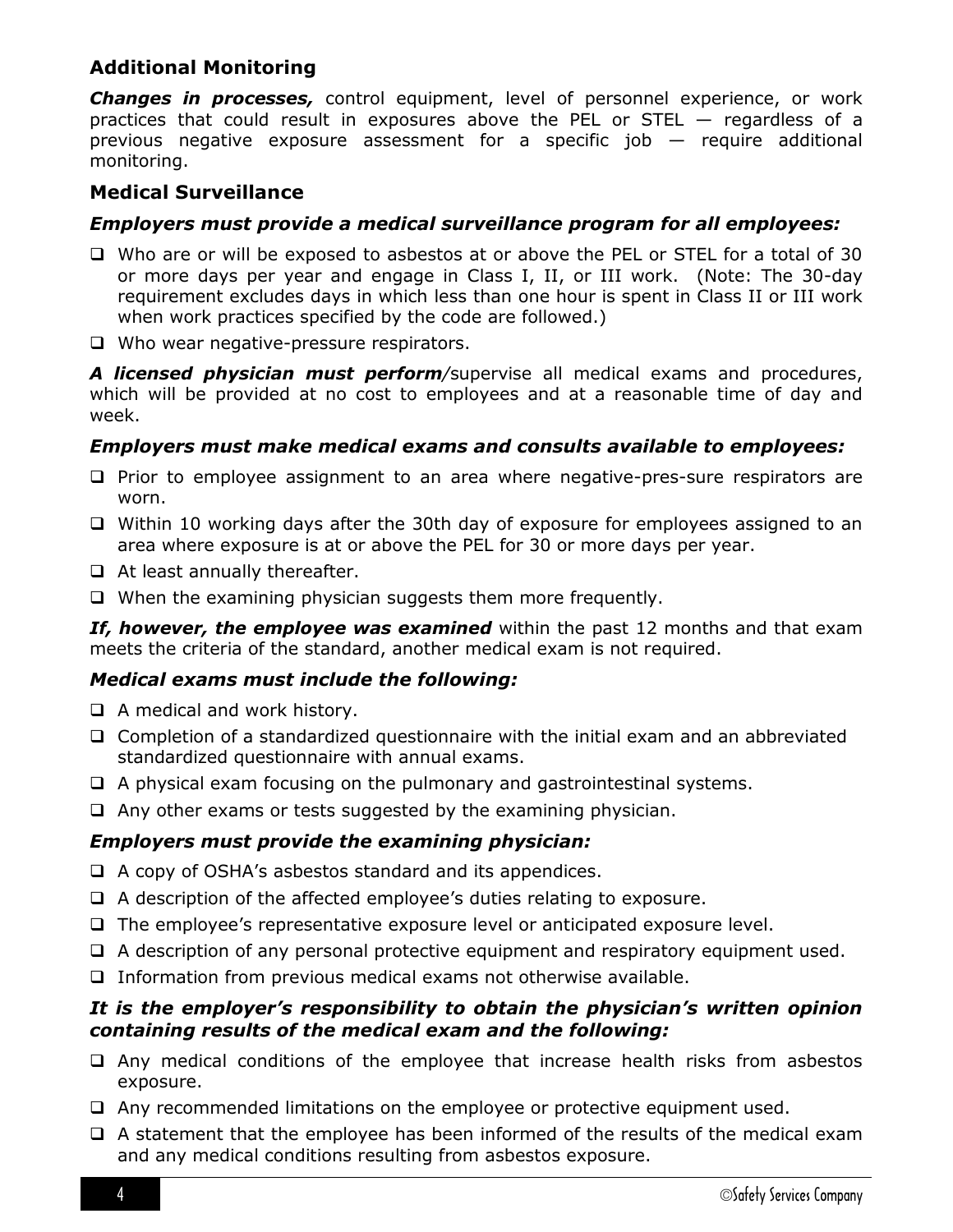$\Box$  A statement that the employee has been informed of the increased risk of lung cancer from the combined effect of smoking and asbestos exposure.

*The physician must not reveal* specific findings or diagnoses unrelated to occupational exposure to asbestos in the written opinion. The employer must provide a copy of the physician's written opinion to the affected employee within 30 days of receipt.

## **Recordkeeping**

#### **Objective data records**

If employers use objective data to demonstrate that products made from or containing asbestos cannot release fibers in concentrations at or above the PEL or STEL, they must keep an accurate record for as long as it is relied on and include the following information:

- $\Box$  The exempt product.
- $\Box$  The source of the objective data.
- $\Box$  The testing protocol, test results, and analysis of the material for release of asbestos.
- $\Box$  A description of the exempt operation and support data.
- Other data relevant to operations, materials, processes, or employee exposures.

## **Monitoring records**

*Employers must keep* the following records of all employee exposure monitoring for at least 30 years:

- D Date of measurement.
- $\Box$  The operation involving asbestos exposure that was monitored.
- $\Box$  Sampling and analytical methods used and evidence of their accuracy.
- $\Box$  Number, duration, and results of samples taken.
- $\Box$  Type of protective devices worn.
- $\Box$  Names, social security numbers, and exposures of the employees.

*Employers must make* exposure records available upon request to affected employees and former employees, their designated representatives, and OSHA.

## **Medical surveillance records**

*Employers must keep* all medical surveillance records for the duration of the employee's employment plus 30 years, including:

- $\Box$  Employee's name and social security number.
- $\Box$  The employee's medical exam results, including the medical history, questionnaires, responses, test results, and physician's recommendations.
- $\Box$  The physician's written opinions.
- Employee medical complaints related to asbestos exposure.
- $\Box$  A copy of the information provided to the examining physician

*Employee medical surveillance records must* be available to the subject employee, to anyone having specific written consent of that employee, and to OSHA.

## **Other recordkeeping requirements**

*Employers must maintain all* employee training records for one year beyond the last date of employment for each employee.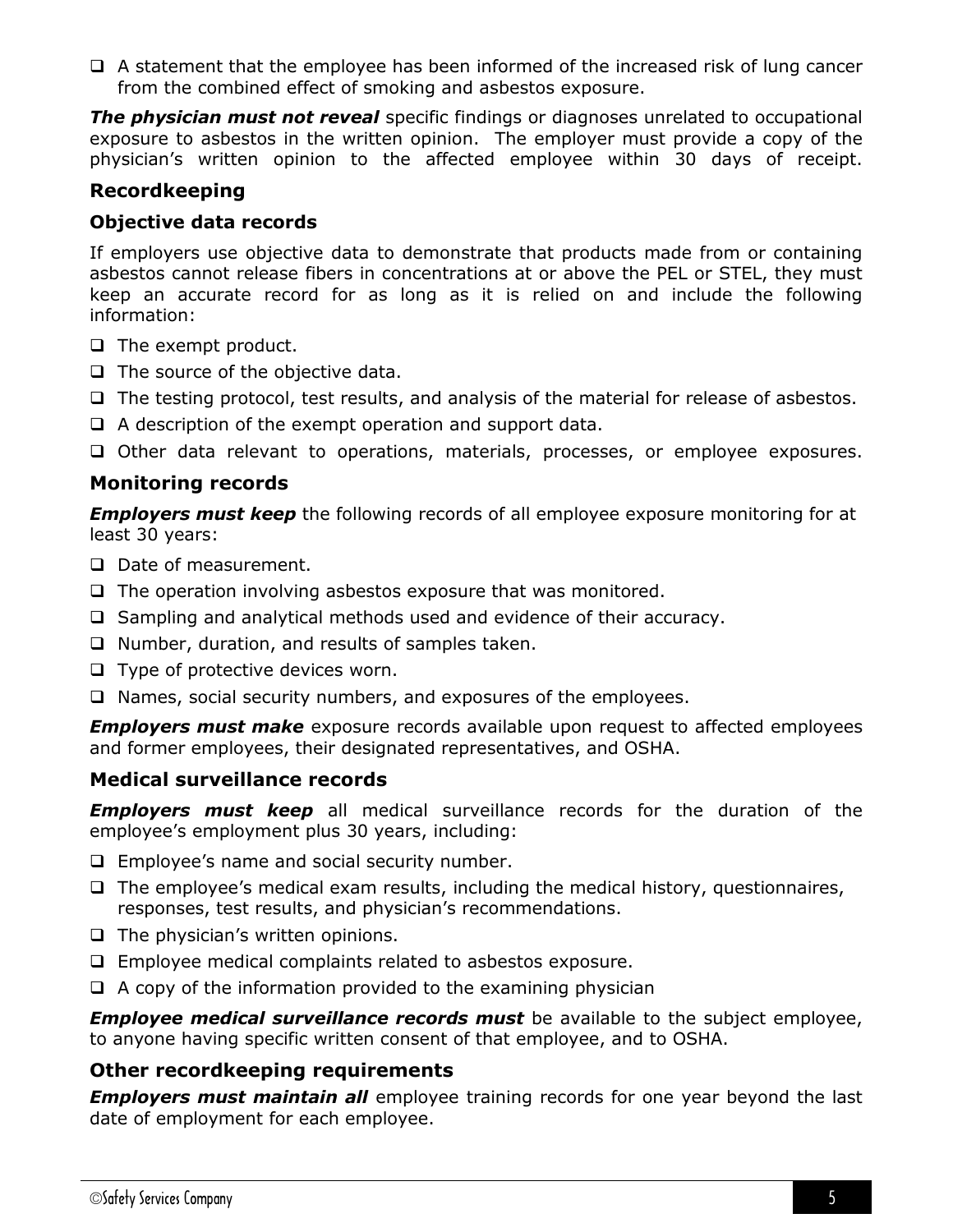Where data demonstrate presumed-asbestos-containing materials do not contain asbestos, building owners or employers must keep the records for as long as they rely on them. Building owners must maintain written notifications on the identification, location, and quantity of asbestos-containing or presumed-asbestos-containing materials for the duration of ownership and transfer the records to successive owners.

When an employer ceases to do business without a successor to keep the records, the employer must notify the director of the National Institute for Occupational Safety and Health (NIOSH) at least 90 days prior to their disposal and transmit them as requested.

## **"Competent Person" Requirements**

*On all construction sites* with asbestos operations, employers must name a "Competent Person," qualified and authorized to ensure worker safety and health, as required by OSHA. Under these requirements for safety and health prevention programs, the competent person must frequently inspect job sites, materials, and equipment.

**The competent person must** inspect Class I job sites at least once during each work shift and upon employee request. The competent person must inspect Class II and Class III job sites often enough to assess changing conditions and upon employee request.

*At Class I or II asbestos-work job sites,* the competent person must supervise the following:

- $\Box$  The integrity of regulated areas, enclosures, or other containments by on-site inspection.
- $\Box$  Procedures to control entry and exit of the job site.
- **Employee exposure monitoring.**
- $\Box$  Employee use of required protective clothing, equipment, and glove bags<sup>7</sup>, if used.
- $\Box$  Proper setup, removal, and performance of engineering controls, work practices, and personal protective equipment.
- Employee use of hygiene facilities and required decontamination procedures.
- □ Notification requirements.

**The competent person must attend** a comprehensive training course for contractors and supervisors certified by the U.S. Environmental Protection Agency (EPA) or a stateapproved training provider or a course that is equivalent in length and content.

**For Class III and IV asbestos work,** training must include a course equivalent in length and content to the 16-hour "Operations and Maintenance" course developed by EPA for maintenance and custodial workers. $8<sup>8</sup>$ 

## **Regulated Areas**

*A regulated area is a marked site* where employees work with asbestos. It includes any adjoining area(s) where debris and waste from asbestos work accumulates or where airborne concentrations of asbestos exceed or can exceed the PEL.

*All Class I, II, and III asbestos work* must be done within regulated areas. Only authorized personnel<sup>9</sup> may enter. The designated competent person supervises all asbestos work performed in the area.

*Employers must mark* the regulated area in any manner that minimizes the number of persons within the area and protects persons outside the area from exposure to airborne asbestos. Critical barriers<sup>10</sup> or negative-pressure enclosures may mark the regulated area.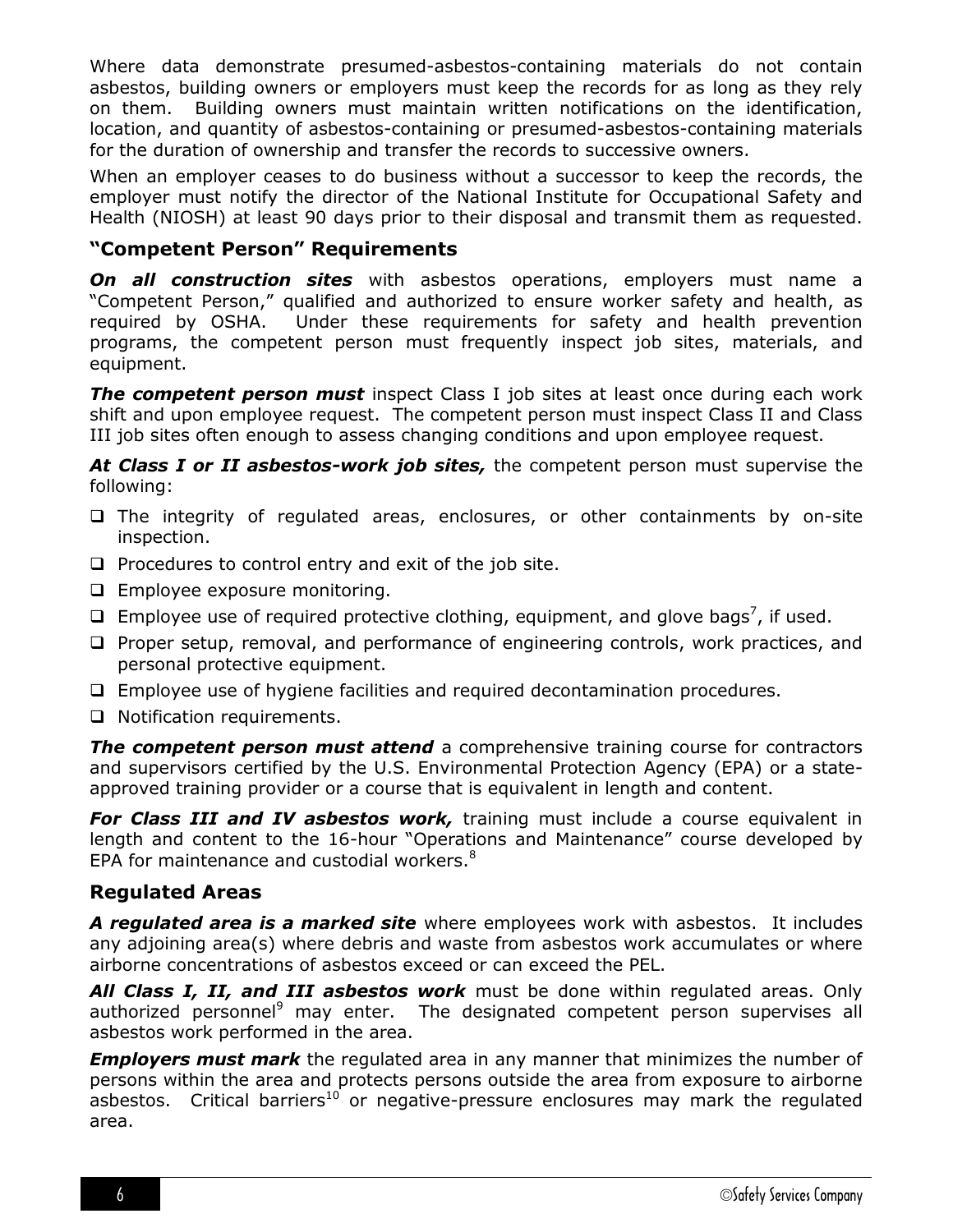**Posted warning signs marking the area** must be easily readable and understandable. The signs must bear the following information:

# *DANGER ASBESTOS CANCER AND LUNG DISEASE HAZARD AUTHORIZED PERSONNEL ONLY RESPIRATORY AND PROTECTIVE CLOTHING ARE REQUIRED IN THIS AREA*

*Employers must supply* a respirator to all persons entering regulated areas. Employees must not eat, drink, smoke, chew tobacco or gum, or apply cosmetics in regulated areas.

*An employer performing work* in a regulated area must inform other employers on site of the:

- $\Box$  Nature of the work.
- $\Box$  Regulated area requirements.
- $\Box$  Measures taken to protect on-site employees.

**The contractor creating or controlling** the source of asbestos contamination must abate the hazards. All employers with employees working near regulated areas must assess each day the enclosure's integrity or the effectiveness of control methods to prevent airborne asbestos from migrating.

 $\mathcal{L}_\text{max}$  and  $\mathcal{L}_\text{max}$  are the set of the set of the set of the set of the set of the set of the set of the set of the set of the set of the set of the set of the set of the set of the set of the set of the set o  $7A$  plastic bag-like enclosure of an asbestos-containing material, with glove like appendages through which materials and tools may be handled.

 $8$  For more specific information, see EPA Standard on Asbestos 40 CFR 763.92(a)(2).

<sup>9</sup>Any person permitted by the employer and required by work duties to be in regulated areas.

 $10P$  plastic sheeting placed over all openings to the work area to prevent airborne asbestos from migrating to an adjacent area.

*A general contractor on a construction project must* oversee all asbestos work, even though he or she may not be the designated competent person. As supervisor of the entire project, the general contractor determines whether asbestos contractors comply with the standard and ensures that they correct any problems.

## **Communication of Hazards Notification Requirements**

The communication of asbestos hazards is vital to prevent further overexposure. Most asbestos-related construction involves previously installed building materials. Building owners are often the only or best source of information concerning these materials. Building owners and employers of potentially exposed employees have specific duties under the standard.

Before beginning work, building owners must identify all thermal insulation, sprayed or troweled-on surfacing materials, and resilient flooring material installed before 1981. Building owners must notify the following in writing about the possible presence, locations, and quantity of asbestos-containing materials:

- $\Box$  Prospective employers applying or bidding for work in or adjacent to areas containing asbestos.
- □ All workers in or adjacent to these areas.
- $\Box$  Tenants who may occupy the areas containing asbestos.



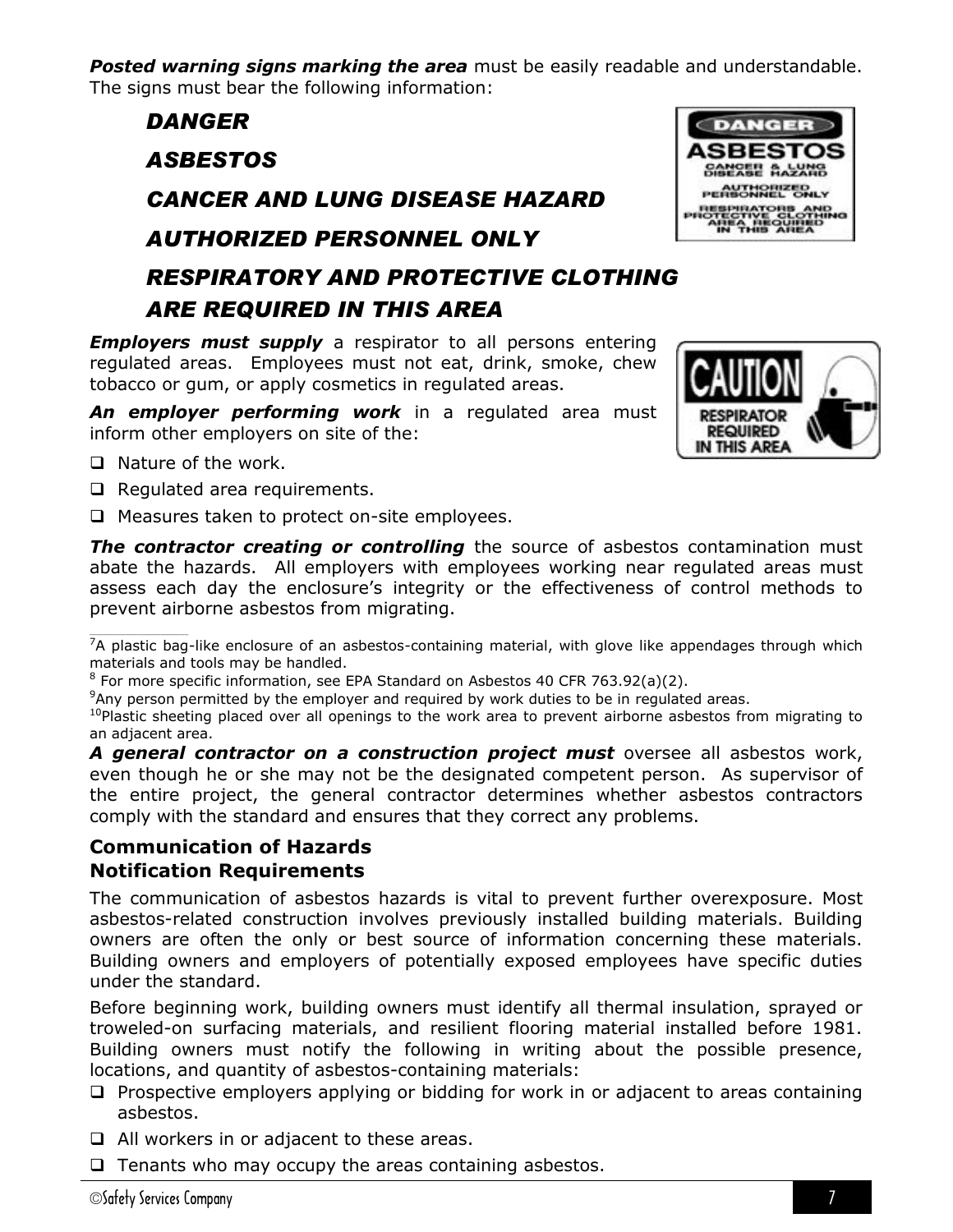*All employers discovering asbestos-containing materials* on a worksite must notify the building owner and other employers on site within 24 hours. They must inform building owners of the presence, location, and quantity of the asbestos containingmaterials. Employers also must inform building owners and employees working in nearby areas of the precautions taken to confine airborne asbestos. Within 10 days of project completion, employers must inform building owners and other employers on site of the location and quantity of remaining asbestos-containing materials and any final monitoring results.

*At any time,* employers or building owners may demonstrate that a material does not contain asbestos by inspecting the material according to the requirements of the Asbestos Hazard Response Act (40 CFR 763, Subpart E) and by performing tests to prove asbestos is not present.

*Employers do not* have to inform employees that building materials do not contain asbestos; however, employers must retain the information, data, and analysis supporting the determination.

## **Signs**

*At entrances to rooms or areas containing asbestos* thermal insulation and surfacing materials, the building owner must post signs identifying the material, its location, and work practices that ensure it is not disturbed.

*Employers must post signs* in regulated areas to inform employees of the dangers and precautions.

## **Labels**

*Employers must attach warning labels* to all products and containers of asbestos, including waste containers, and all installed asbestos products, when possible. Labels must be printed in large, bold letters on a contrasting background and used in accordance with OSHA's Hazard Communication Standard.

*All labels must contain* a statement warning against breathing asbestos fibers and contain the following legend:

## *DANGER*

*CONTAINS ASBESTOS FIBERS*

## *AVOID CREATING DUST*

## *CANCER AND LUNG DISEASE HAZARD*

**Labels are not required** when asbestos concentration is less than 1 percent by weight or a bonding agent, coating, or binder has altered asbestos fibers, prohibiting the release of airborne asbestos over the PEL or STEL during reasonable use, handling, storage, disposal, processing, or transportation.

*When building owners or employers identify* previously installed possible-asbestoscontaining materials, labels or signs must be attached or posted to inform employees which materials contain asbestos. Attached labels must be clearly noticeable and readable.



**DANGER** ASBESTOS CANCER AND LING DISEASE HAZARD CHELTE DUST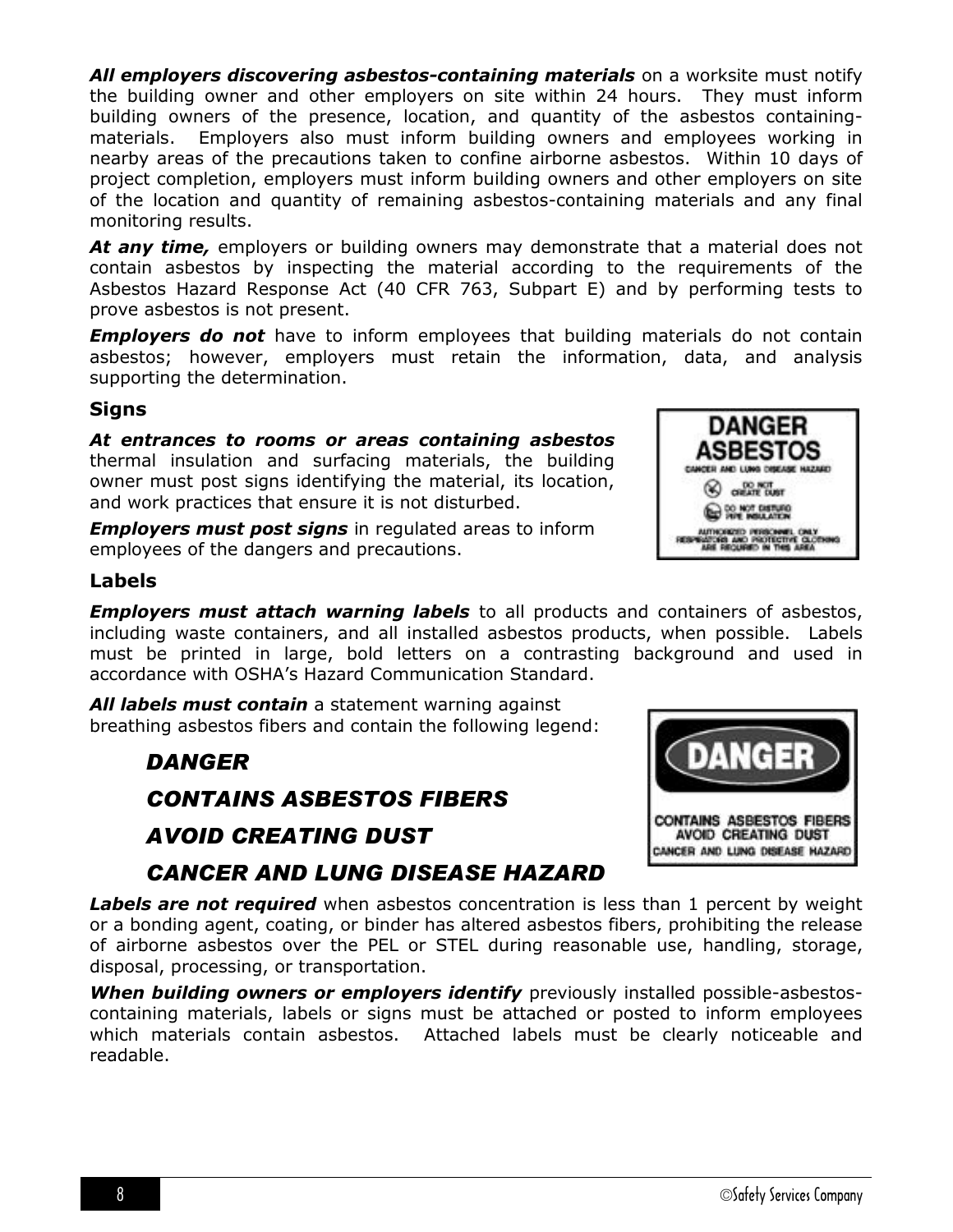## **Employee Information and Training**

## **General Training Requirements**

*Employers must provide training* for all employees installing and handling asbestoscontaining products and for employees performing Class I through IV asbestos operations. Training must be provided at no cost and before or upon beginning these jobs and at least annually thereafter.

*Training courses must* be easily understandable to employees and must inform them of the following:

- □ Ways to recognize asbestos.
- $\Box$  Adverse health effects of asbestos exposure.
- $\Box$  The relationship between smoking and asbestos in causing lung cancer.
- $\Box$  Operations that could result in asbestos exposure and the importance of protective controls to minimize exposure.
- $\Box$  The purpose, proper use, fitting instruction, and limitations of respirators.
- $\Box$  The appropriate work practices for performing asbestos jobs.
- **Q** Medical surveillance program requirements.
- $\Box$  The contents of the asbestos standard.
- $\Box$  The names, addresses, and phone numbers of public health organizations that provide information and materials or conduct smoking-cessation programs.
- $\Box$  Required signs and labels and their meanings.

**The employer also must provide**, at no cost to employees, written materials relating to employee training and self-help smoking cessation programs.

## **Additional Training Based on Work Class**

**For Class I**, training must be equivalent in curriculum, method, and length to the EPA Model Accreditation Plan asbestos abatement worker training (40 CFR 763, Subpart E, Appendix C). Eight hours of annual refresher training is required.

*For Class II work* involving asbestos-containing material such as roofing, flooring, siding materials, ceiling tiles, or transite panels training must include hands-on training and last at least eight hours. Annual refresher is required; no duration is specified.

*For Class III operations,* training must be equivalent in curriculum and method to the 16-hour "Operations and Maintenance" course developed by EPA for maintenance and custodial workers whose work disturbs asbestos-containing materials (See 40 CFR 763.92). The course must include hands-on training in proper respirator use and work practices. Annual refresher training is required; no duration is specified.

*For Class IV operations,* training must be equivalent in curriculum and method to EPA awareness training. Training must focus on locations of asbestos-containing or presumed-asbestos-containing materials and ways to recognize damage and avoid exposure. The course must be at least two hours long. Annual refresher training is required, no duration is specified.

*Employers must provide* OSHA and the director of NIOSH all information and training materials upon request.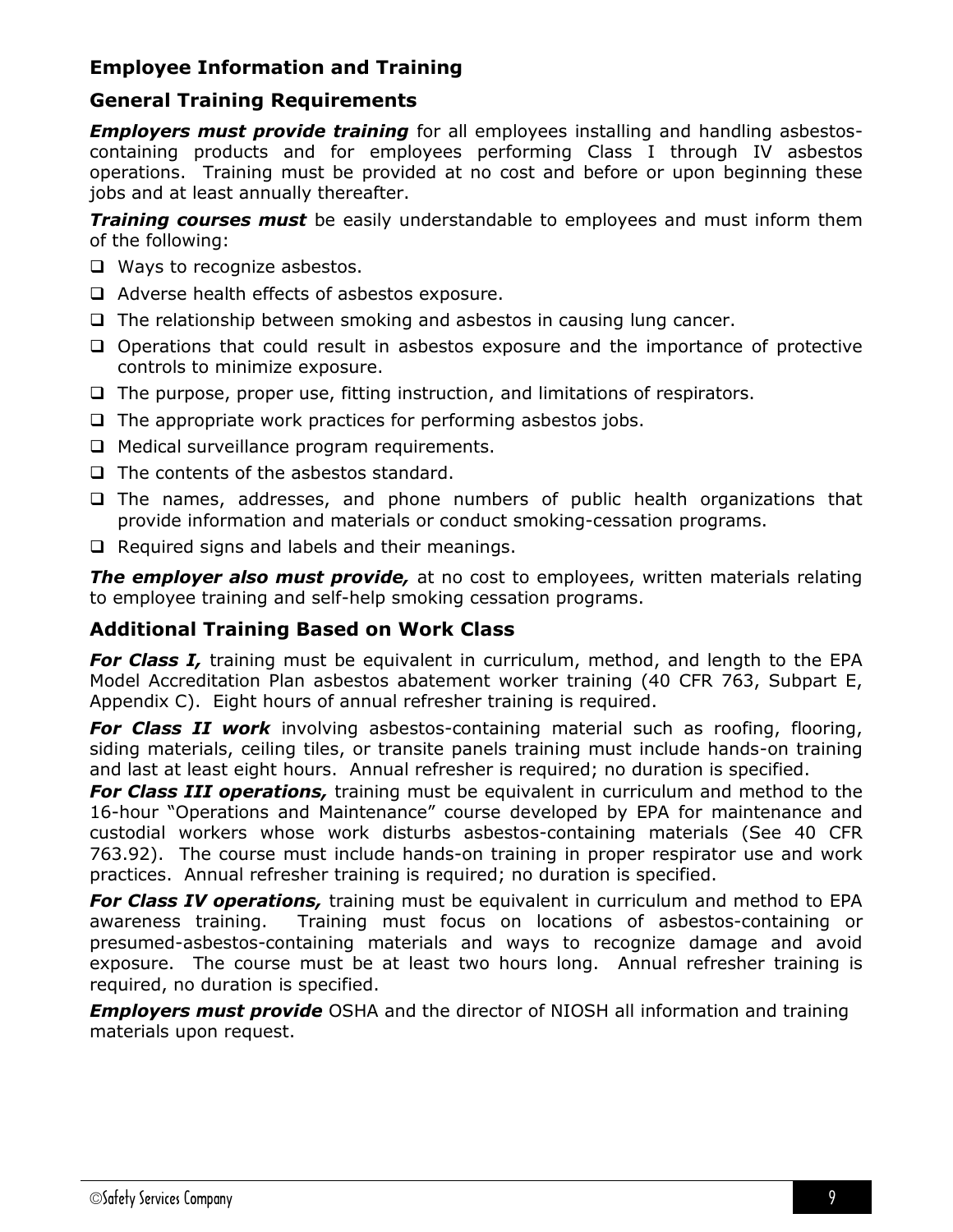## **Methods of Compliance**

## **Control Measures**

*For all covered work,* employers must use the following control methods to comply with the PEL and STEL:

- $\Box$  Local exhaust ventilation equipped with HEPA-filter<sup>11</sup> dust collection systems.
- □ Enclosure or isolation of processes producing asbestos dust.
- Ventilation of the regulated area to move contaminated air away from the employees' breathing zone and toward a filtration or collection device equipped with a HEPA filter.
- $\square$  Engineering and work practice controls to reduce exposure to the lowest possible levels, supplemented by respirators to reach the PEL or STEL or lower.

*Employers must use the following* engineering controls and work practices for all operations, regardless of exposure levels:

- Vacuum cleaners equipped with HEPA filters to collect all asbestos-containing or presumed-asbestos-containing debris and dust.
- $\Box$  Wet methods or wetting agents to control employee exposures, except when wetting methods would cause electrical hazards, equipment malfunction, slipping hazards or other hazards.
- Prompt cleanup and disposal of asbestos-contaminated wastes and debris in leaktight containers.

*The following work practices* and engineering controls are prohibited for all asbestosrelated work or work that disturbs asbestos or presumed-asbestos-containing materials, regardless of measured exposure levels or the results of initial exposure assessments:

- $\Box$  High-speed abrasive disc saws not equipped with a point-of-cut ventilator or enclosure with HEPA-filtered exhaust air.
- Compressed air to remove asbestos or asbestos-containing materials unless the compressed air is used with an enclosed ventilation system.
- $\Box$  Dry sweeping, shoveling, or other dry cleanup of dust and debris
- **Employee rotation to reduce exposure.**

\_\_\_\_\_\_\_\_\_\_\_\_\_\_\_\_\_\_\_\_\_\_\_\_\_  $11$ High-efficiency particulate air (HEPA) filter capable of trapping and retaining at least 99.97 percent of all mono-dispersed particles of 0.3 micrometers in diameter.

## **OSHA's Asbestos standard established specific requirements for each class of asbestos work in construction:**

## **Class I Work**

*A designated competent person must supervise* all Class I work, including installing and operating the control system. Employers must place barriers over all openings to regulated areas or use another barrier or isolation method to prevent airborne asbestos from migrating for the following:

- Class I jobs removing more than 25 linear or 10 square feet of thermal insulation or surfacing material.
- $\Box$  Other Class I jobs without negative exposure assessments.
- $\Box$  Areas adjacent to a Class I regulated area where employees are working.

**Otherwise, employers must perform** perimeter area surveillance during each work shift. No asbestos dust should be visible. Perimeter monitoring must show that clearance levels are met (as contained in 40 CFR 763, Subpart E of the "EPA Asbestos in Schools" rule) or that perimeter area levels are no greater than background levels.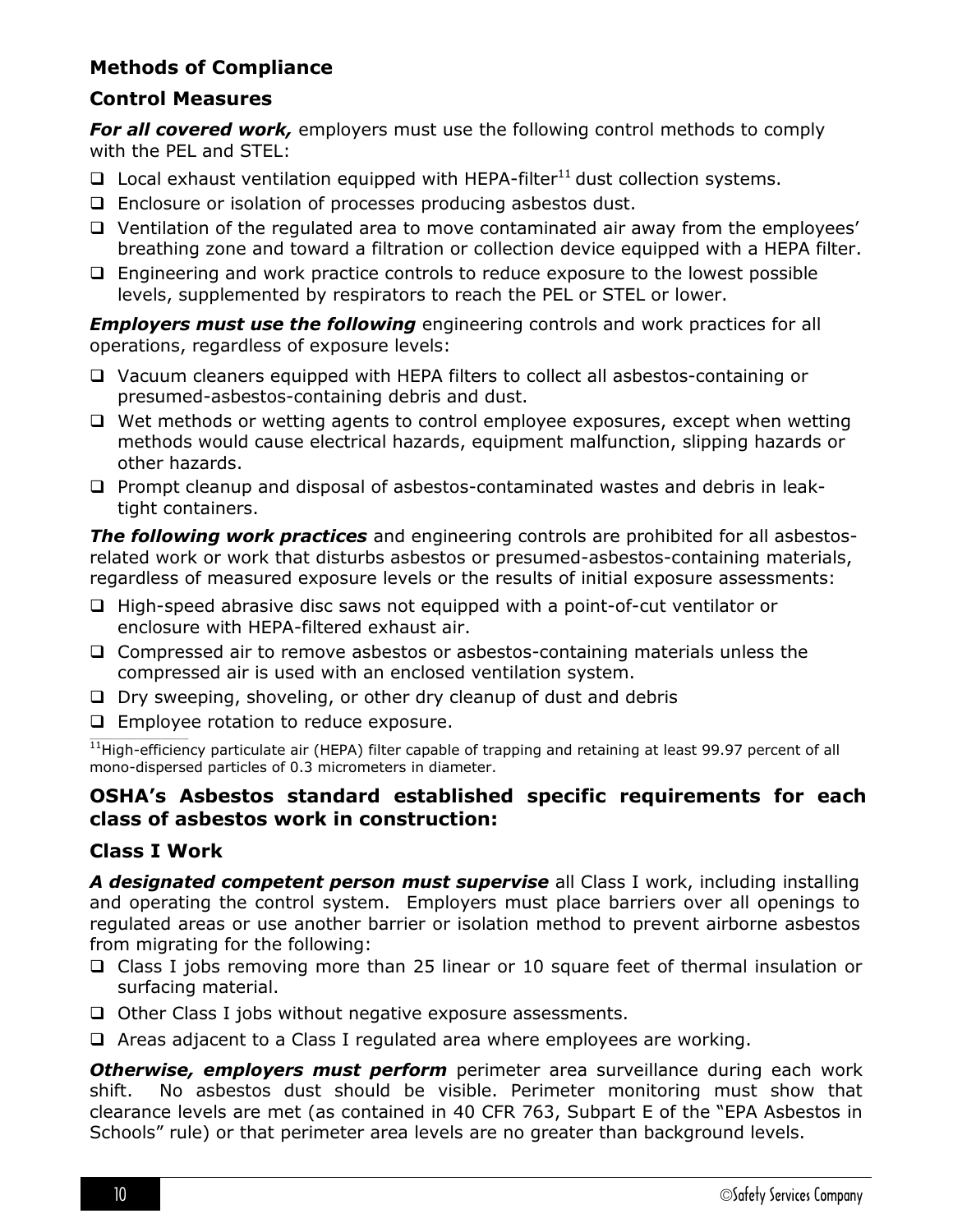## **For all Class I jobs:**

- $\Box$  HVAC systems must be isolated in the regulated area by sealing with a double layer of 6- mil plastic or the equivalent.
- $\Box$  Impermeable drop cloths must be placed on surfaces beneath all removal activity.
- $\Box$  All objects within the regulated area must be covered with secured impermeable drop cloths or plastic sheeting.
- $\Box$  For jobs without a negative exposure assessment or where exposure monitoring shows the PEL is exceeded, employers must ventilate the regulated area to move the contaminated air away from the employee breathing zone and toward a HEPA filtration or collection device.

*In addition,* employees performing Class I work must use one or more of the following control methods:

- $\Box$  Negative-pressure enclosure systems must be used when the configuration of the work area makes it impossible to erect an enclosure.
- Glove bag systems can be used to remove asbestos-containing or presumedasbestos-containing materials from straight runs of piping.
- $\Box$  Negative-pressure glove bag systems can be used to remove asbestos or presumedasbestos-containing materials from piping.
- $\Box$  Negative-pressure glove box systems can be used to remove asbestos or presumedasbestos-containing materials from pipe runs.
- Water spray process systems may be used to remove asbestos or presumedasbestos-containing materials from cold-line piping if employees carrying out the process have completed a 40-hour training course on its use in addition to training required for all employees performing Class I work.
- A walk-in enclosure that accommodates no more than two people (mini-enclosure) may be used if the disturbance or removal can be completely contained by the enclosure.

*Employers may use different or modified* engineering and work practice controls if the following provisions are met:

 $\Box$  The control method encloses, contains, or isolates the process or source of airborne asbestos dust or captures and redirects the dust before it enters into the employees' breathing zone.

 A certified industrial hygienist or licensed professional engineer qualified as a project designer evaluates work area, work practices, and engineering controls. That person must certify, in writing, that the planned control method adequately reduces direct and indirect employee exposure to or below PEL under worst-case conditions. The planned control method must also prevent asbestos contamination outside the regulated area. This must be determined by samplings meeting the requirements of the "EPA Asbestos in Schools" rule or perimeter monitoring.

## **Class II Work**

## **The competent person must supervise all Class II work.**

*Employers must use* critical barriers over all openings to the regulated area or another barrier or isolation method to prevent airborne asbestos from migrating for the following:

- All indoor Class II jobs without a negative exposure assessment.
- $\Box$  Situations where changing conditions indicate exposure above the PEL.
- $\Box$  Situations where asbestos-containing materials are not removed substantially intact.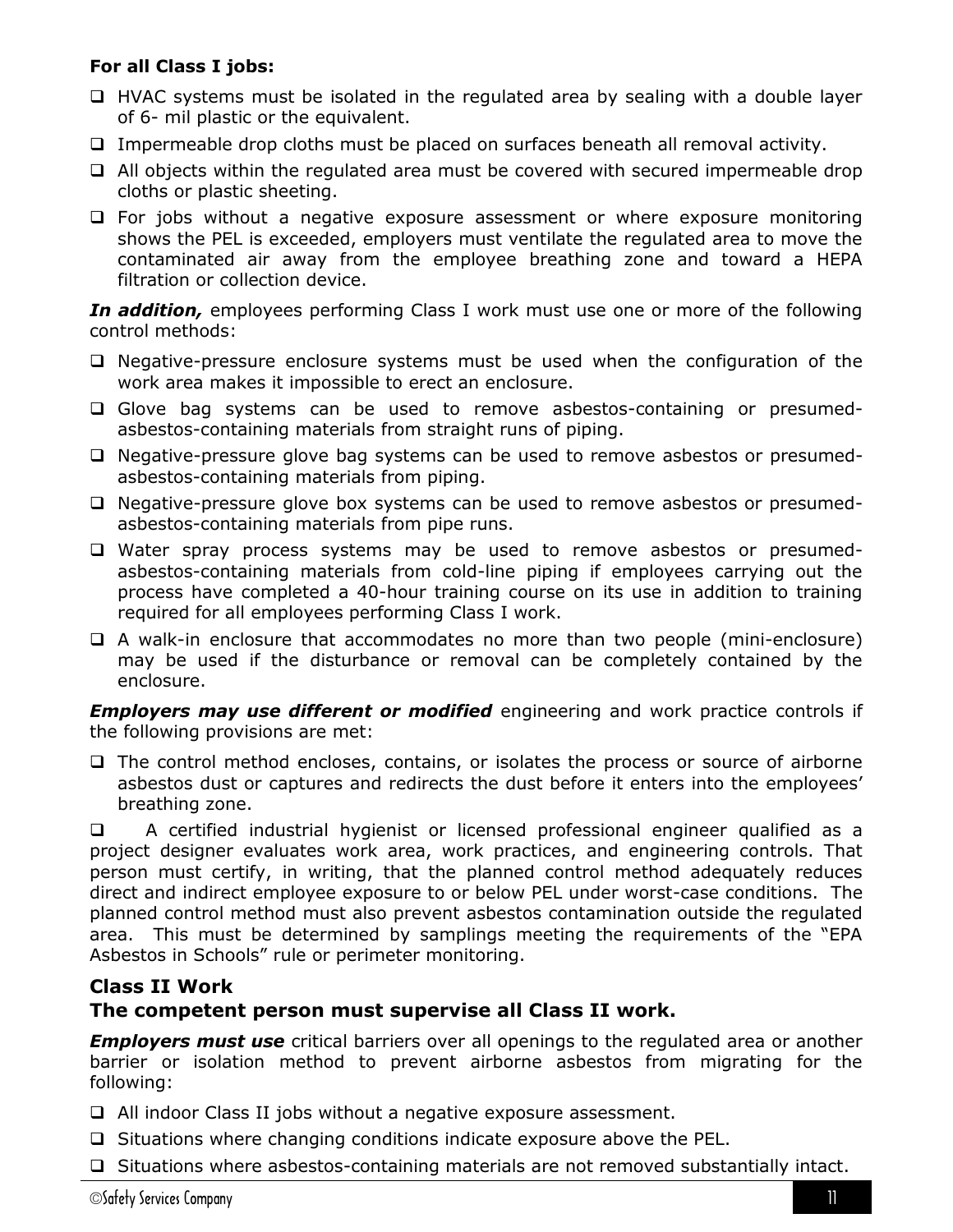**Otherwise, employers must perform** perimeter area monitoring to verify that the barrier works properly. Impermeable drop cloths must be placed on all surfaces beneath removal activities.

*All Class II asbestos work* can use the same work practices and requirements as Class I asbestos jobs. Alternatively, Class II work can be performed more easily using simple work practices set out in the standard for specific jobs.

*For removing vinyl and asphalt flooring* materials containing asbestos or installed in buildings constructed before 1981 and not verified as asbestos-free, employers must ensure employees do the following:

- $\Box$  Not sand flooring or its backing.
- $\Box$  Not rip up resilient sheeting.
- $\Box$  Not dry sweep.
- $\Box$  Not use mechanical chipping unless performed in a negative-pressure enclosure.
- $\Box$  Use vacuums equipped with HEPA filters to clean floors.
- $\Box$  Use wet methods when removing resilient sheeting by cutting.
- $\Box$  Use wet methods to scrape residual adhesives and/or backing.
- $\Box$  Remove tiles intact, unless impossible.
- $\Box$  Omit wetting if tiles are heated and removed intact.
- Assume resilient flooring material, including associated mastic and backing, are asbestos-containing, unless an industrial hygienist determines it asbestos-free.

*To remove asbestos-containing roofing materials,* employers must ensure that employees do the following:

- $\Box$  Remove them intact.
- $\Box$  Use wet methods when possible.
- $\Box$  Continuously mist cutting machines during use, unless the competent person determines misting to be unsafe.
- $\Box$  Immediately HEPA-vacuum all loose dust along the cut.
- $\Box$  Lower to the ground as soon as possible or by the end of the work shift any unwrapped or un-bagged roofing material in a covered, dust-tight chute, crane, or hoist.
- $\Box$  Transfer unwrapped materials to a closed receptacle to prevent dispersing the dust when lowered.
- Isolate roof-level heating and ventilation air intake sources or shut down the ventilation system.

*When removing cementitious asbestos-containing* siding and shingles or transite panels, employers must ensure that employees do the following:

- $\Box$  Not cut, abrade, or break siding, shingles, or transite panels unless methods less likely to result in asbestos fiber release cannot be used.
- $\Box$  Spray each panel or shingle with amended water<sup>12</sup> before removing.
- $\Box$  Lower to the ground any unwrapped or un-bagged panels or shingles in a covered dust-tight chute, crane, or hoist or place them in an impervious waste bag or wrap them in plastic sheeting as soon as possible or by the end of the work shift.
- $\Box$  Cut nails with flat, sharp instruments.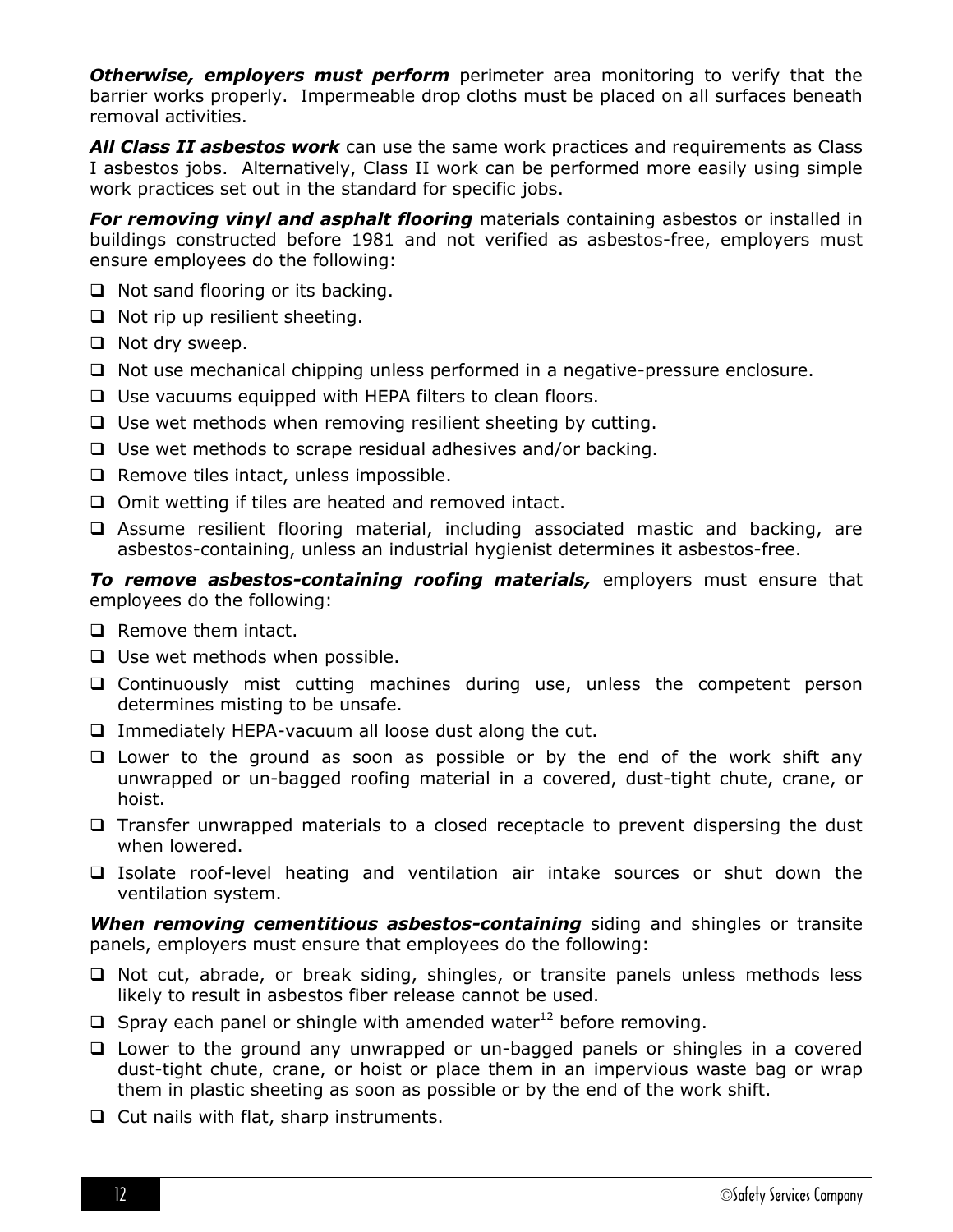**When removing** asbestos-containing gaskets, employers must ensure that employees:

- $\Box$  Remove gaskets within glove bags if they are visibly deteriorated and unlikely to be removed intact.
- $\Box$  Thoroughly wet the gaskets with amended water prior to removing.
- $\Box$  Immediately place the wet gaskets in a disposal container.
- $\Box$  Scrape, using wet methods to remove residue.

*For removal of any other Class II asbestos-containing material,* employers must ensure employees do the following:

- $\Box$  Not cut, abrade, or break the material
- $\Box$  Thoroughly wet the material with amended water before and during removal
- $\Box$  Remove the material intact, if possible
- $\Box$  Immediately bag or wrap removed asbestos-containing materials or keep them wet until transferred to a closed receptacle at the end of the work shift

 $\frac{12}{12}$ Water to which surfactant (a wetting agent) has been added to increase the ability of the liquid to penetrate an asbestos-containing material.

*Employers may use different* or modified engineering and work practice controls if either of the following are true:

- $\Box$  They can demonstrate by employee exposure data during the use of such methods and under similar conditions that employee exposure will not exceed the PEL under any anticipated circumstance.
- $\Box$  The competent person evaluates the work area, the projected work practices, and the engineering controls, and certifies in writing that they will reduce all employee exposure to below the PEL under expected conditions. The evaluation must be based on exposure data for conditions closely resembling those of the current job and for employees with equivalent training and experience.

## **Class III Work**

*Employers must use wet methods* and local exhaust ventilation when feasible during Class III work. Where drilling, cutting, abrading, sanding, chipping, breaking, or sawing thermal insulation or surfacing material occurs, employers must use impermeable drop cloths as well as mini-enclosures, glove bag systems, or other effective isolation methods. Where a negative exposure assessment exists or monitoring shows the PEL is exceeded, employers must contain the area with impermeable drop cloths and plastic barriers or other isolation methods and ensure that employees wear respirators.

## **Class IV Work**

*Employees conducting Class IV asbestos work must* have attended an asbestosawareness training program. Employees must use wet methods and HEPA vacuums to promptly clean asbestos-containing or presumed-asbestos-containing debris. When cleaning debris and waste in regulated areas, employees must wear respirators. In areas where thermal insulation or surfacing material is present, employees must assume that all waste and debris contain asbestos.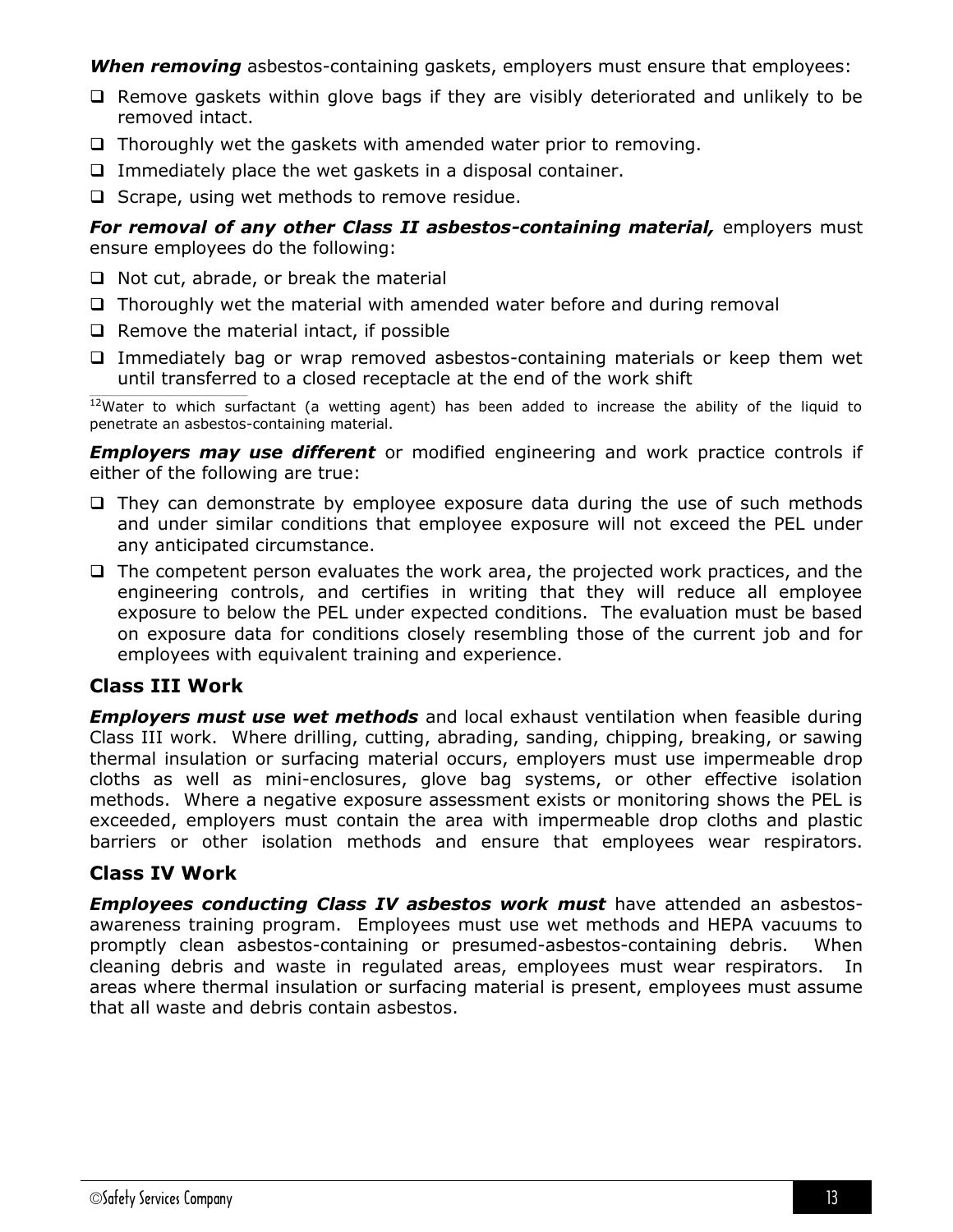## **Respiratory Protection**

## **Respirators must be used for the following:**

- $\Box$  Class I asbestos jobs.
- $\Box$  Class II work where an asbestos-containing material is not removed substantially intact.
- $\Box$  Class II and III work not using wet methods.
- □ Class II and III work without a negative exposure assessment.
- Class III jobs where asbestos-containing or presumed-asbestos-containing thermal insulation or surfacing material is cut, abraded, or broken.
- $\Box$  Class IV work within a regulated area where respirators are required.
- Work where employees are exposed above the PEL or STEL and in emergencies.

*Employers must provide respirators* at no cost to employees, selecting the appropriate type from among those approved by the Mine Safety and Health Administration (MSHA) and NIOSH.

**For all employees performing Class I work** in regulated areas and for jobs without a negative exposure assessment, employers must provide full-face-piece supplied-air respirators operated in pressure-demand mode and equipped with an auxiliary positivepressure, self-contained breathing apparatus.<sup>13</sup> However, a tight-fitting powered airpurifying respirator (PAPR) is permitted if the exposure assessment and monitoring show that the exposure levels do not exceed 1 f/cc as an eight-hour TWA. When the PAPR is used, either HEPA egress cartridges or auxiliary bottles of air for supplied-air respirators are allowed.

*Employers must institute* a respiratory program in accordance with OSHA's Respiratory Protection requirements. Employers must permit employees using filter respirators to change the filters when breathing resistance increases; employers must maintain an adequate supply of filters. Employers must permit employees wearing respirators to leave work areas to wash their faces and respirator face-pieces to prevent skin irritation.

*Employers must ensure* that respirators fit properly, with minimal face-piece leakage. For employees wearing negative-pressure respirators, employers must perform initial quantitative or qualitative face-fit tests and at least every six months thereafter. The qualitative fit tests can only be used for fit testing half-mask respirators (where permitted) or for full-face-piece air-purifying respirators (where they are worn at levels where half-face-piece air-purifying respirators are permitted). Employers must conduct qualitative and quantitative fit tests in accordance with OSHA's Respiratory Protection standard and use the tests to select face-pieces that provide the required protection.

*Employers must not assign* any employee to tasks requiring respirator use if physical exams and the examining physician's recommendations show that he or she would be unable to function normally while using a respirator. Employers must assign such employees to other jobs or give them the opportunity to transfer to different positions in the same geographical area and with the same seniority, status, pay rate, and job benefits, if such positions are available.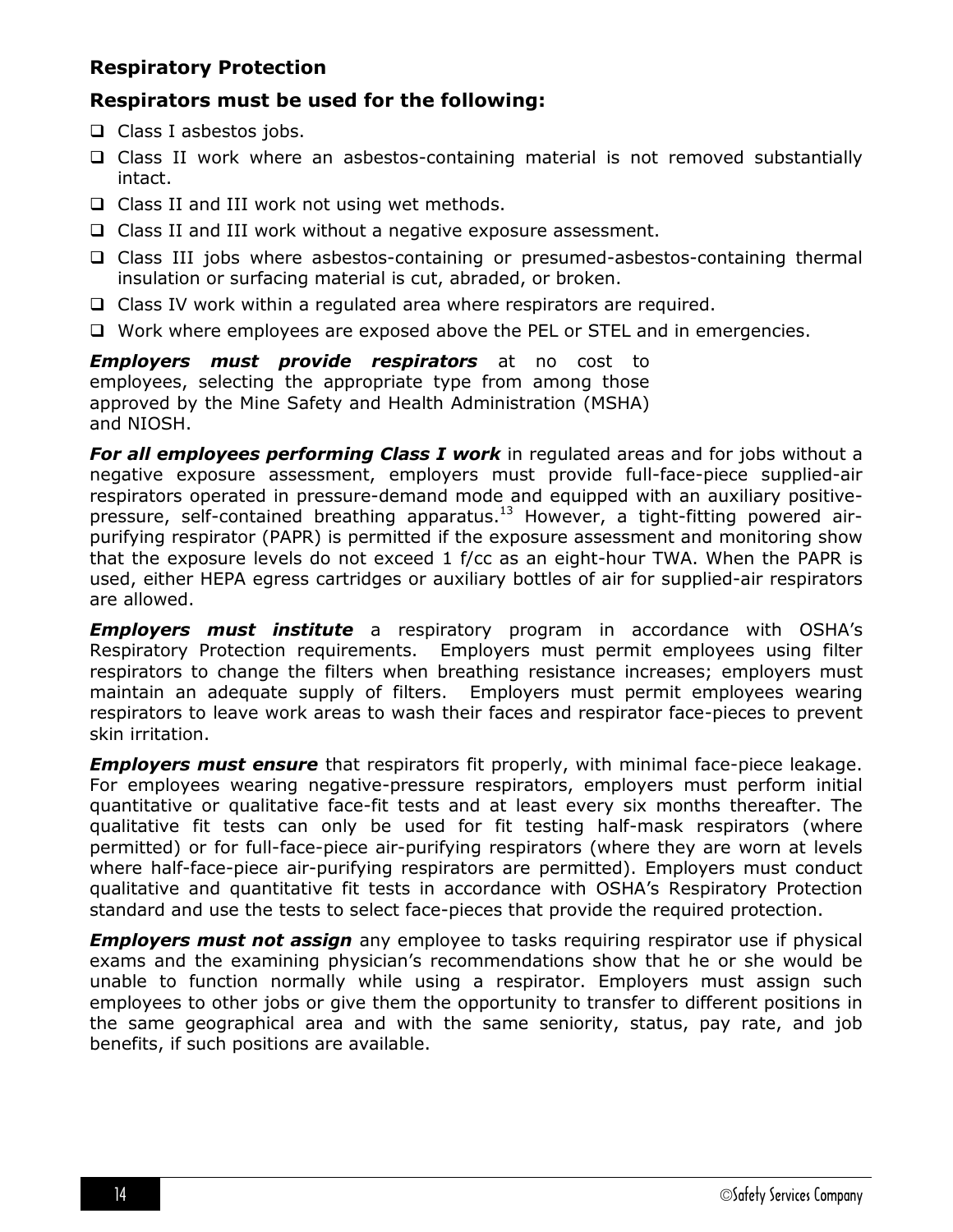## **Protective Clothing**

*Employers must* provide and require the use of protective clothing such as coveralls or similar whole-body clothing, head coverings, gloves, and foot coverings for the following:

- Any employee exposed to airborne asbestos exceeding the PEL or STEL.
- $\Box$  Work without a negative exposure assessment.
- $\Box$  Any employee performing Class I work involving the removal of over 25 linear or 10 square feet of asbestos-containing or presumed-asbestos-containing thermal insulation or surfacing materials.

*Employers must launder* contaminated clothing to prevent the release of airborne asbestos in excess of the PEL or STEL. Any employer who gives contaminated clothing to another person for laundering must inform him or her of the contamination.

*Employers must transport* contaminated clothing in sealed, impermeable bags or other closed impermeable containers bearing appropriate labels.

*The competent person must examine* employee work-suits at least once per workshift for rips or tears. Rips or tears found while the employee is working must be mended or replaced immediately.

 $13$ Unless the "Competent Person" determines that wearing such a respirator is not feasible, in which case a tightfitting powered air-purifying respirator may be worn. Employers must provide half-mask purifying respirators equipped with high-efficiency filters for Class II and III asbestos jobs without a negative exposure assessment and for Class III jobs where work disturbs asbestos-containing or presumed-asbestos-containing thermal insulation or surfacing materials.

## **Hygiene Facilities**

## **Decontamination Requirements for Class I Asbestos Work**

**For employees performing Class I asbestos jobs** involving more than 25 linear or 10 square feet of asbestos-containing or presumed-asbestos-containing thermal insulation or surfacing materials, employers must create a decontamination area adjacent to and connected with the regulated area. Employees must enter and exit the regulated area through the decontamination area.

*The decontamination area must* be composed of an equipment room, shower area, and clean room in series. The equipment room must be supplied with impermeable, labeled bags and containers to store and dispose of contaminated protective equipment. Shower facilities must be adjacent to both the equipment and clean rooms, unless work is performed outdoors or this arrangement is impractical. If so, employers must ensure that employees remove asbestos contamination from their work-suits in the equipment room using a HEPA vacuum before proceeding to a shower nonadjacent to the work area or remove their contaminated work-suits in the equipment room, don clean work-suits, and proceed to a shower non-adjacent to the work area.

*The clean room must* have a locker or appropriate storage container for each employee unless work is performed outdoors or this arrangement is not possible. In such a case, employees may clean protective clothing with a portable HEPA vacuum before leaving the regulated area. Employees must change into street clothes in clean change areas.

*Before entering the regulated area,* employees must enter the decontamination area through the clean room, remove and deposit street clothing in a provided locker, and put on protective clothing and respiratory protection before leaving the clean area. To enter the regulated area, employees must pass through the equipment room.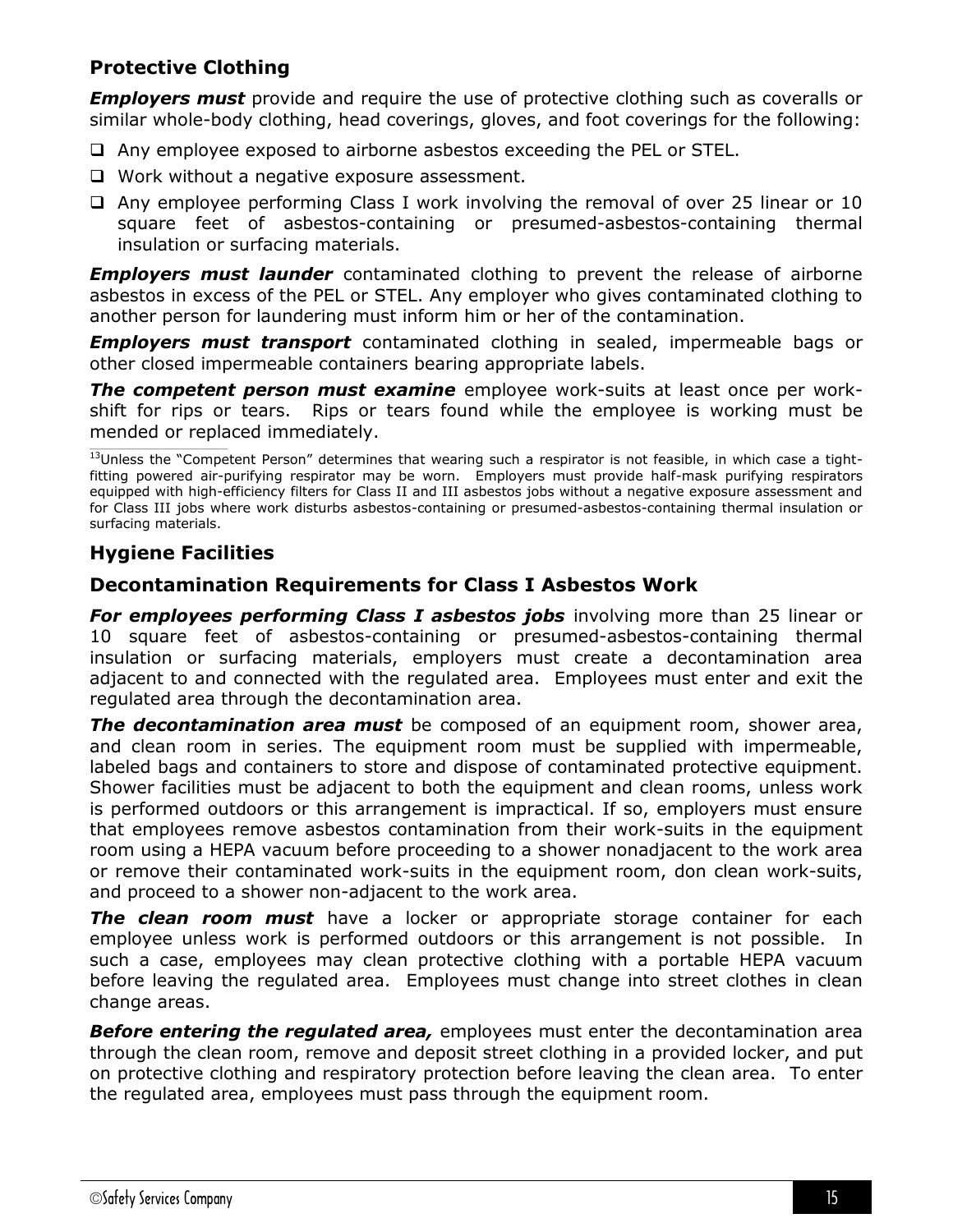**Before exiting the regulated area,** employees must remove all gross contamination and debris and then remove their protective clothing in the equipment room, depositing the clothing in labeled, impermeable bags or containers. Employees must shower before entering the clean room to change into street clothing.

*When employees consume food or beverages* at the Class I worksite, employers must provide lunch areas with airborne asbestos levels below the PEL and/or excursion limit.

#### **Decontamination Requirements for Other Class I and Class II and III Asbestos Work without a Negative Exposure Assessment and Where Exposures Exceed the PEL**

*Employers must establish* an equipment area adjacent to the regulated area for the decontamination of employees and their equipment. The area must be covered by an impermeable drop cloth on the floor (or horizontal work surface) and must be large enough to accommodate equipment cleaning and personal protective equipment removal without spreading contamination beyond the area. Before removing work clothing, employees must clean it with a HEPA vacuum. All equipment and the surfaces of containers filled with asbestos-containing materials must be cleaned prior to removal. Employers must ensure employees enter and exit the regulated area through the equipment area.

## **Decontamination requirements for Class IV work**

*Employers must ensure* employees performing Class IV work within a regulated area comply with the hygiene practices required of employees performing work with higher classifications in that regulated area. Otherwise, employees cleaning up thermal system insulation or asbestos-containing debris must use decontamination facilities required for Class II and III work where exposure exceeds the PEL or no negative exposure assessment exists.

## **Smoking**

**Employers must ensure** that employees performing any class of asbestos work do not smoke in any work area with asbestos exposure.

## **Housekeeping**

*Asbestos waste,* scrap, debris, bags, containers, equipment, and contaminated clothing consigned for disposal must be collected and disposed of in sealed, labeled, impermeable bags or other closed, labeled impermeable containers. Employees must use HEPAfiltered vacuuming equipment and must empty it so as to minimize asbestos reentry into the workplace.

*All vinyl and asphalt flooring material must* remain intact unless the building owner demonstrates that the flooring does not contain asbestos. Sanding flooring material is prohibited. Employees stripping finishes must use wet methods and low abrasion pads at speeds lower than 300 revolutions per minute. Burnishing or dry buffing may be done only on flooring with enough finish that the pad cannot contact the flooring material. Employees must not dust, sweep, or vacuum without a HEPA filter in an area containing thermal insulation or surfacing material or visibly deteriorated asbestos-containing materials. Employees must promptly clean and dispose of dust and debris in leak-tight containers.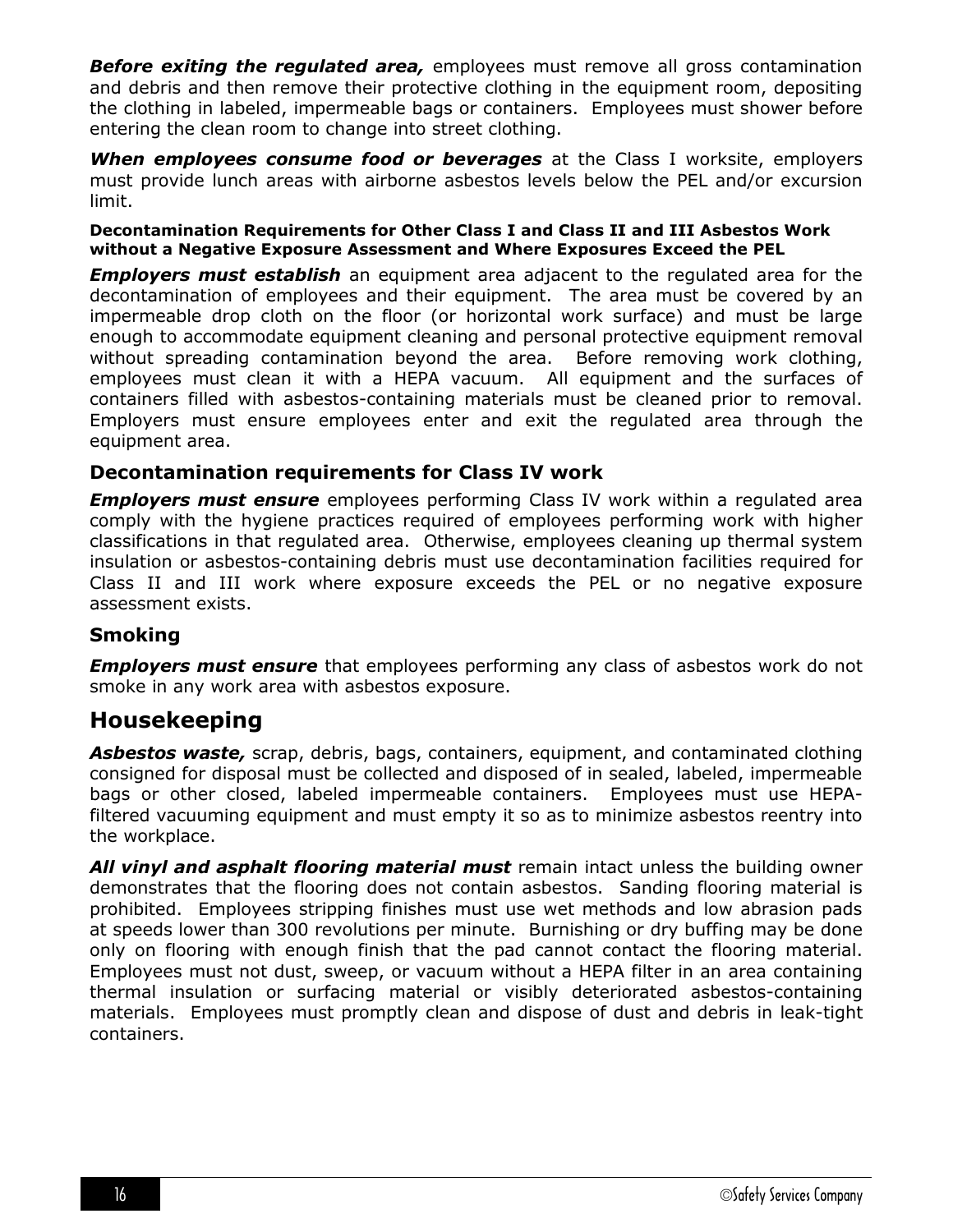| <b>Provision Reference Guide (By Class of Work)</b> |                                                                                                                                                                                                            |                                                                                                                             |                                                                                                                                                                                                                             |                                                                                          |
|-----------------------------------------------------|------------------------------------------------------------------------------------------------------------------------------------------------------------------------------------------------------------|-----------------------------------------------------------------------------------------------------------------------------|-----------------------------------------------------------------------------------------------------------------------------------------------------------------------------------------------------------------------------|------------------------------------------------------------------------------------------|
| <b>Provision</b>                                    | Class I                                                                                                                                                                                                    | <b>Class II</b>                                                                                                             | <b>Class III</b>                                                                                                                                                                                                            | <b>Class IV</b>                                                                          |
| <b>Definition</b>                                   | Removal of thermal<br>insulation and<br>surfacing materials                                                                                                                                                | Removal of all other<br>asbestos not thermal<br>insulation or surfacing<br>materials                                        | Maintenance and<br>repair operations<br>disturbing asbestos-<br>containing materials                                                                                                                                        | Housekeeping and<br>custodial operations<br>(including<br>constructions site<br>cleanup) |
| <b>Regulated Areas</b>                              | Required<br>(signs required)                                                                                                                                                                               | Required<br>(signs required)                                                                                                | Required<br>(signs required)                                                                                                                                                                                                | Required<br>(signs required)                                                             |
| <b>Competent Person</b>                             | Required on site:<br>-Inspect each work-<br>shift<br>-Contractors and<br>supervisors training<br>required                                                                                                  | Required on site:<br>-Inspect often<br>-Contractors and<br>supervisors training<br>required                                 | Required on site:<br>-Inspect often<br>-Operations and<br>maintenance required                                                                                                                                              | Required on site:<br>-Inspect often<br>-Operations and<br>maintenance required           |
| <b>Air Monitoring</b>                               | -Initial if no<br><b>Negative</b><br><b>Exposure</b><br>Assessment<br>(NEA)<br>-Daily if no NEA<br>-Terminate if <<br>Permissible<br><b>Exposure Limit</b><br>(PEL)<br>-Additional if<br>conditions change | -Initial if no NEA<br>-Daily if no NEA<br>-Terminate if < PEL<br>-Additional if<br>conditions change                        | -Initial if not NEA<br>-Periodic to accurately<br>predict if $>$ PEL<br>-Terminate if < PEL<br>-Additional if<br>conditions change                                                                                          |                                                                                          |
|                                                     | Required if:                                                                                                                                                                                               | Required if:                                                                                                                | Required if:                                                                                                                                                                                                                | Required if:                                                                             |
| <b>Medical</b><br><b>Surveillance</b>               | -Wearing negative<br>pressure respirator<br>$\rightarrow$ PEL<br>$-$ 30 days<br>exposure/year                                                                                                              | -Wearing negative<br>pressure respirator<br>$->$ PEL<br>$-$ 30 days<br>exposure/year                                        | -Wearing negative<br>pressure respirator<br>$->$ PEL<br>$-$ 30 days<br>exposure/year                                                                                                                                        | -Wearing negative<br>pressure respirator<br>$\rightarrow$ PEL                            |
| <b>Respirators</b>                                  | Mandatory for all<br>Class I jobs                                                                                                                                                                          | Mandatory if:<br>-Non-intact removal<br>-No NEA<br>$\rightarrow$ PEL<br>-Dry removal (Except<br>roofing)<br>-In emergencies | Half-mask air-<br>purifying respirator<br>minimum if:<br>-No NEA<br>-Thermal insulation or<br>surfacing materials<br>disturbed<br>$\rightarrow$ PEL<br>Mandatory if:<br>-Dry removal (Except<br>roofing)<br>-In emergencies | Mandatory if:<br>-In regulated area<br>when required<br>$-If > PEL$<br>-In emergencies   |
| <b>Protective Clothing</b><br>and Equipment         | Required for all jobs<br>if:<br>$\rightarrow$ 25 linear or 10 ft <sup>2</sup><br>of thermal insulation<br>or surfacing materials<br>removal<br>-No NEA<br>$->$ PEL                                         | Required for all jobs<br>if:<br>-No NEA<br>$->$ PEL                                                                         | Required for all jobs<br>if:<br>-No NEA<br>$\rightarrow$ PEL                                                                                                                                                                | Required for all jobs<br>if:<br>-No NEA<br>$\rightarrow$ PEL                             |
| <b>Training</b>                                     | Equivalent to<br>Asbestos Hazard<br>Response Act<br>(AHERA) worker<br>course                                                                                                                               | Equivalent to<br>Asbestos Hazard<br>Response Act<br>(AHERA) worker<br>course                                                | Equivalent to AHERA<br>operations and<br>maintenance course                                                                                                                                                                 | Equivalent to AHERA<br>awareness training                                                |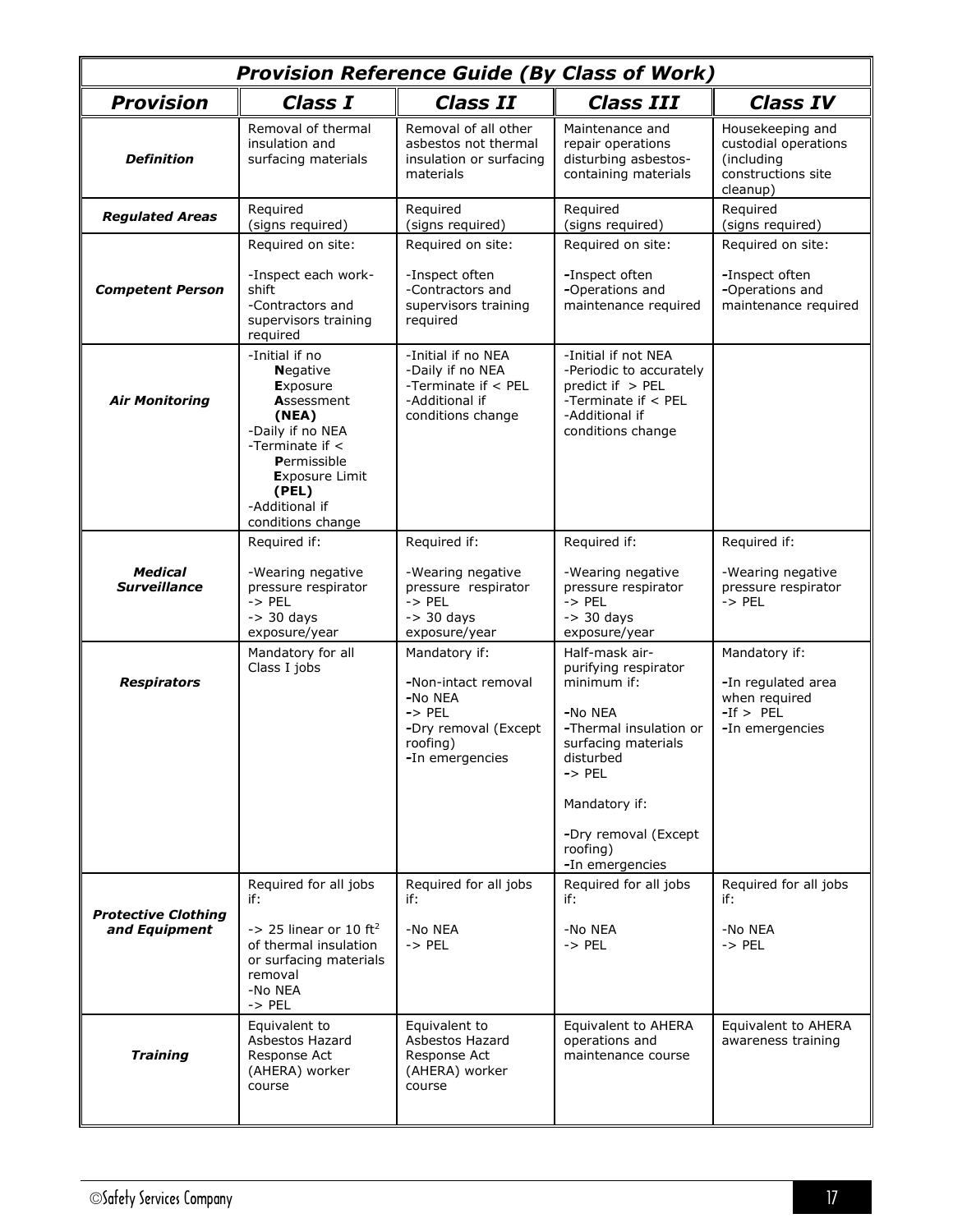| <b>Provision</b>                                                                                                                                      | <b>Class I</b>                                                                                                                                                                                                                                                                                                                                                                                                                                                                                                                                                                                                                                                 | <b>Class II</b>                                                                                                                                                                                                                                                                                     | <b>Class III</b>                                                                                                                                                                                                                                                                                                         | <b>Class IV</b>                                                                                                                                                                                                                                                                                                           |
|-------------------------------------------------------------------------------------------------------------------------------------------------------|----------------------------------------------------------------------------------------------------------------------------------------------------------------------------------------------------------------------------------------------------------------------------------------------------------------------------------------------------------------------------------------------------------------------------------------------------------------------------------------------------------------------------------------------------------------------------------------------------------------------------------------------------------------|-----------------------------------------------------------------------------------------------------------------------------------------------------------------------------------------------------------------------------------------------------------------------------------------------------|--------------------------------------------------------------------------------------------------------------------------------------------------------------------------------------------------------------------------------------------------------------------------------------------------------------------------|---------------------------------------------------------------------------------------------------------------------------------------------------------------------------------------------------------------------------------------------------------------------------------------------------------------------------|
| <b>Decontamination</b><br><b>Procedures</b>                                                                                                           | Full decon unit<br>required if >25 linear<br>or 10 $ft^2$ of thermal<br>insulation or surfacing<br>materials removal:<br>-Connected shower/<br>clean room required<br>-Vacuum, change,<br>shower elsewhere<br>-Detailed procedures<br>-Lunch area required<br>-If $<$ 25 linear or 10<br>$ft2$ of thermal<br>insulation or surfacing<br>materials removal or<br>> PEL or no NEA:<br>-Equipment room/<br>area required<br>-Drop cloths required<br>-Area must<br>accommodate<br>cleanup<br>-Must decontaminate<br>all personal protective<br>equipment<br>-Must enter regulated<br>area through<br>equipment room/<br>decon area<br>-No smoking in work<br>area | If $>$ PEL or no NEA:<br>-Equipment room/<br>area required<br>-Drop cloths required<br>-Area must<br>accommodate<br>cleanup<br>-Must decontaminate<br>all personal protective<br>equipment<br>-Must enter regulated<br>area through<br>equipment room/<br>decon area<br>-No smoking in work<br>area | If $>$ PEL or no NEA:<br>-Equipment room/<br>area required<br>-Drop cloths required<br>-Area must<br>accommodate cleanup<br>-Must decontaminate<br>all personal protective<br>equipment<br>-Must enter regulated<br>area through<br>equipment room/<br>decon area<br>-If NEA, must vacuum<br>-No smoking in work<br>area | If > PEL or no NEA:<br>-Equipment room/<br>area required<br>-Drop cloths required<br>-Area must<br>accommodate<br>cleanup<br>-Must decontaminate<br>all personal protective<br>equipment<br>-Must enter regulated<br>area through<br>equipment room/<br>decon area<br>-If NEA, must vacuum<br>-No smoking in work<br>area |
| <b>Required Work</b><br><b>Practices and</b><br><b>Engineering</b><br><b>Controls</b>                                                                 | -Wet methods<br>-HEPA vacuum<br>-Prompt cleanup/<br>disposal                                                                                                                                                                                                                                                                                                                                                                                                                                                                                                                                                                                                   | -Wet methods<br>-HEPA vacuum<br>-Prompt cleanup/<br>disposal                                                                                                                                                                                                                                        | -Wet methods<br>-HEPA vacuum<br>-Prompt cleanup/<br>disposal                                                                                                                                                                                                                                                             | -Wet methods<br>-HEPA vacuum<br>-Prompt cleanup/<br>disposal                                                                                                                                                                                                                                                              |
| <b>Required Work</b><br><b>Practices and</b><br><b>Engineering</b><br><b>Controls to Comply</b><br>with Permissible<br><b>Exposure Limit</b><br>(PEL) | -HEPA local exhaust<br>-Enclosure<br>-Directed ventilation<br>-Other work practices<br>-Supplement with<br>respirators                                                                                                                                                                                                                                                                                                                                                                                                                                                                                                                                         | -HEPA local exhaust<br>-Enclosure<br>-Directed ventilation<br>-Other work practices<br>-Supplement with<br>respirators                                                                                                                                                                              | -HEPA local exhaust<br>-Enclosure<br>-Directed ventilation<br>-Other work practices<br>-Supplement with<br>respirators                                                                                                                                                                                                   | -HEPA local exhaust<br>-Enclosure<br>-Directed ventilation<br>-Other work practices<br>-Supplement with<br>respirators                                                                                                                                                                                                    |
| <b>Prohibited Work</b><br><b>Practices and</b><br><b>Engineering</b><br><b>Controls</b>                                                               | -High-speed abrasive<br>disc saws without<br><b>HEPA</b><br>-Compressed air<br>without capture<br>device<br>-Dry sweeping/<br>shoveling<br>-Employee rotation                                                                                                                                                                                                                                                                                                                                                                                                                                                                                                  | -High-speed abrasive<br>disc saws without<br><b>HEPA</b><br>-Compressed air<br>without capture<br>device<br>-Dry sweeping/<br>shoveling<br>-Employee rotation                                                                                                                                       | -High-speed abrasive<br>disc saws without<br><b>HEPA</b><br>-Compressed air<br>without capture<br>device<br>-Dry sweeping/<br>shoveling<br>-Employee rotation                                                                                                                                                            | -High-speed abrasive<br>disc saws without<br><b>HEPA</b><br>-Compressed air<br>without capture<br>device<br>-Dry sweeping/<br>shoveling<br>-Employee rotation                                                                                                                                                             |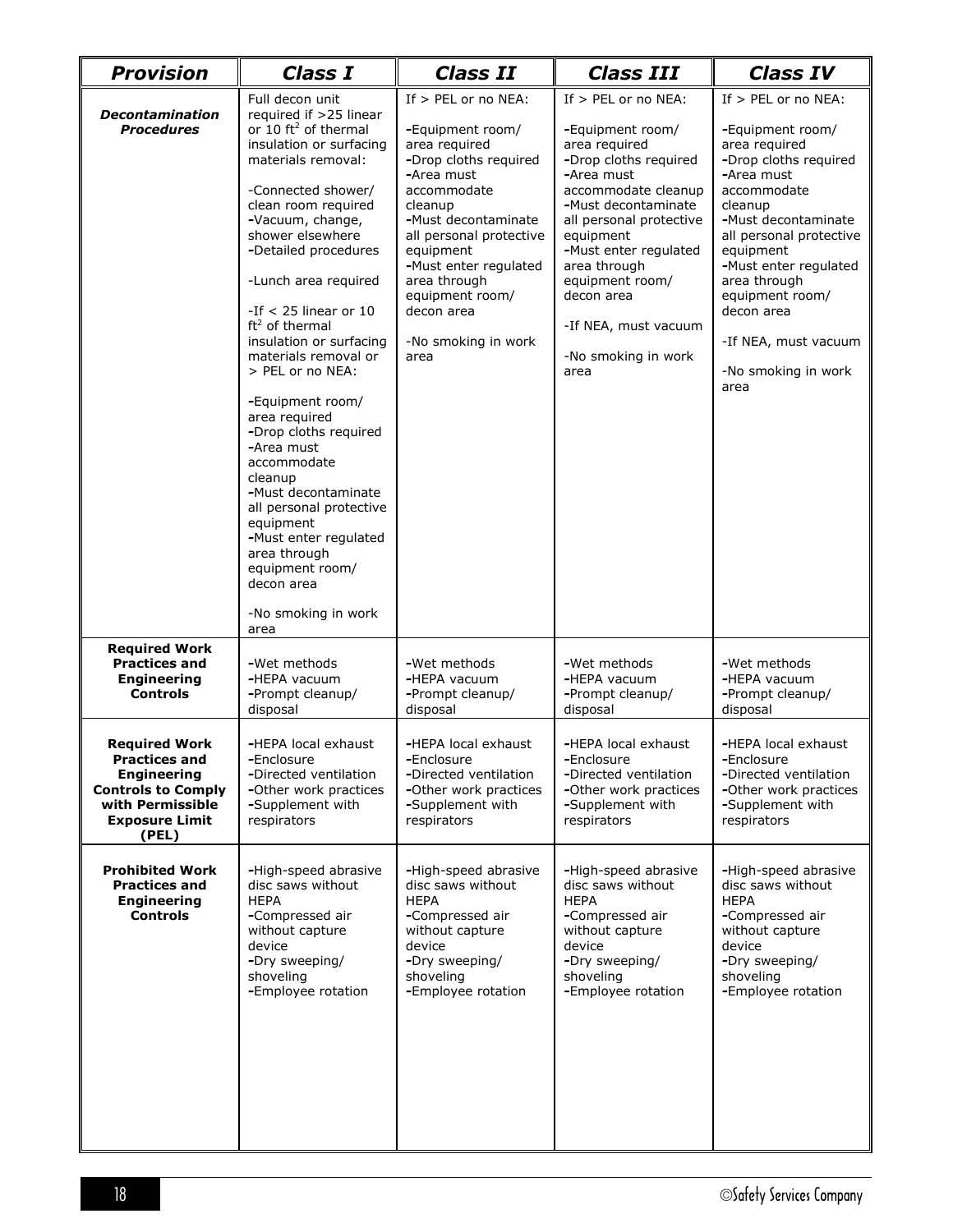| Provision                                    | <b>Class 1</b>                                                                                                                                                                                                                                                                                                                                                                                                                                                                                                                                                                                                                                                                    | <b>Class II</b>                                                                                                                                                                                                                                                                                                                                                                                                                                                                                                                                                                                                                                                                                                                                                                                                                                                                                                                                                                                                             | <b>Class III</b>                                                                                                                                                                                                                                                    | <b>Class IV</b>                                                   |
|----------------------------------------------|-----------------------------------------------------------------------------------------------------------------------------------------------------------------------------------------------------------------------------------------------------------------------------------------------------------------------------------------------------------------------------------------------------------------------------------------------------------------------------------------------------------------------------------------------------------------------------------------------------------------------------------------------------------------------------------|-----------------------------------------------------------------------------------------------------------------------------------------------------------------------------------------------------------------------------------------------------------------------------------------------------------------------------------------------------------------------------------------------------------------------------------------------------------------------------------------------------------------------------------------------------------------------------------------------------------------------------------------------------------------------------------------------------------------------------------------------------------------------------------------------------------------------------------------------------------------------------------------------------------------------------------------------------------------------------------------------------------------------------|---------------------------------------------------------------------------------------------------------------------------------------------------------------------------------------------------------------------------------------------------------------------|-------------------------------------------------------------------|
| <b>Controls and Work</b><br><b>Practices</b> | -Critical barriers/<br>isolation methods<br>required if:<br>*> 25 linear or 10 ft <sup>2</sup><br>of thermal insulation<br>or surfacing materials<br>removal<br>$*$ < 25 linear or 10 ft <sup>2</sup><br>of thermal insulation<br>or surfacing materials<br>removal only if no<br>NEA or adjacent<br>workers<br>-HVAC isolation<br>required<br>-Drop cloths required<br>-Directed ventilation<br>required if no NEA or<br>$>$ PEL<br>Also, one or more of<br>the following controls<br>must be used:<br>-Negative-pressure<br>enclosure<br>-Glove bag for<br>straight runs of pipe<br>-Negative-pressure<br>glove box for pipe<br>runs<br>-Water spray process<br>-Mini-enclosure | For indoor work only:<br>-Critical barriers/<br>isolation methods<br>required if:<br>*No NEA<br>*Likely > PEL<br>*Non-intact removal<br>-Drop cloths required<br>If $>$ PEL, must use:<br>-Local HEPA exhaust<br>-Process isolation<br>-Directed ventilation<br>-Additional feasible<br>controls<br>supplemented with<br>respirators<br>For removal of vinyl<br>and asphalt flooring:<br>-No sanding<br>-HEPA vacuum<br>-Wet methods<br>-No dry sweeping<br>-Chipping done in<br>negative-pressure<br>enclosure<br>-Intact removal, if<br>possible<br>-Dry heat removal<br>allowed<br>-Assume contains<br>asbestos without an<br>analysis<br>For removal of built-<br>up roofing or<br>asbestos -cement<br>shingles:<br>-Intact removal, if<br>possible<br>-Wet methods<br>-Lower in dust-tight<br>chute by day's end<br>-Cut nail heads<br>For removing<br>gaskets:<br>-Use glove bags if not<br>intact<br>-Wet removal<br>-Prompt disposal<br>-Wet Scraping<br>Other requirements:<br>-Wet Methods<br>-Intact removal, if | -Critical barriers<br>required if :<br>*No NEA<br>*PEL vía monitoring<br>-Drop cloths required<br>-Local HEPA exhaust<br>required<br>Enclosure or isolation<br>of operation required<br>if:<br>-TSI or SM is drilled,<br>cut, abraded, sanded,<br>sawed, or chipped | See Required Work<br>Practices and<br><b>Engineering Controls</b> |
|                                              |                                                                                                                                                                                                                                                                                                                                                                                                                                                                                                                                                                                                                                                                                   | possible<br>-Cutting, abrading, or<br>breaking prohibited                                                                                                                                                                                                                                                                                                                                                                                                                                                                                                                                                                                                                                                                                                                                                                                                                                                                                                                                                                   |                                                                                                                                                                                                                                                                     |                                                                   |